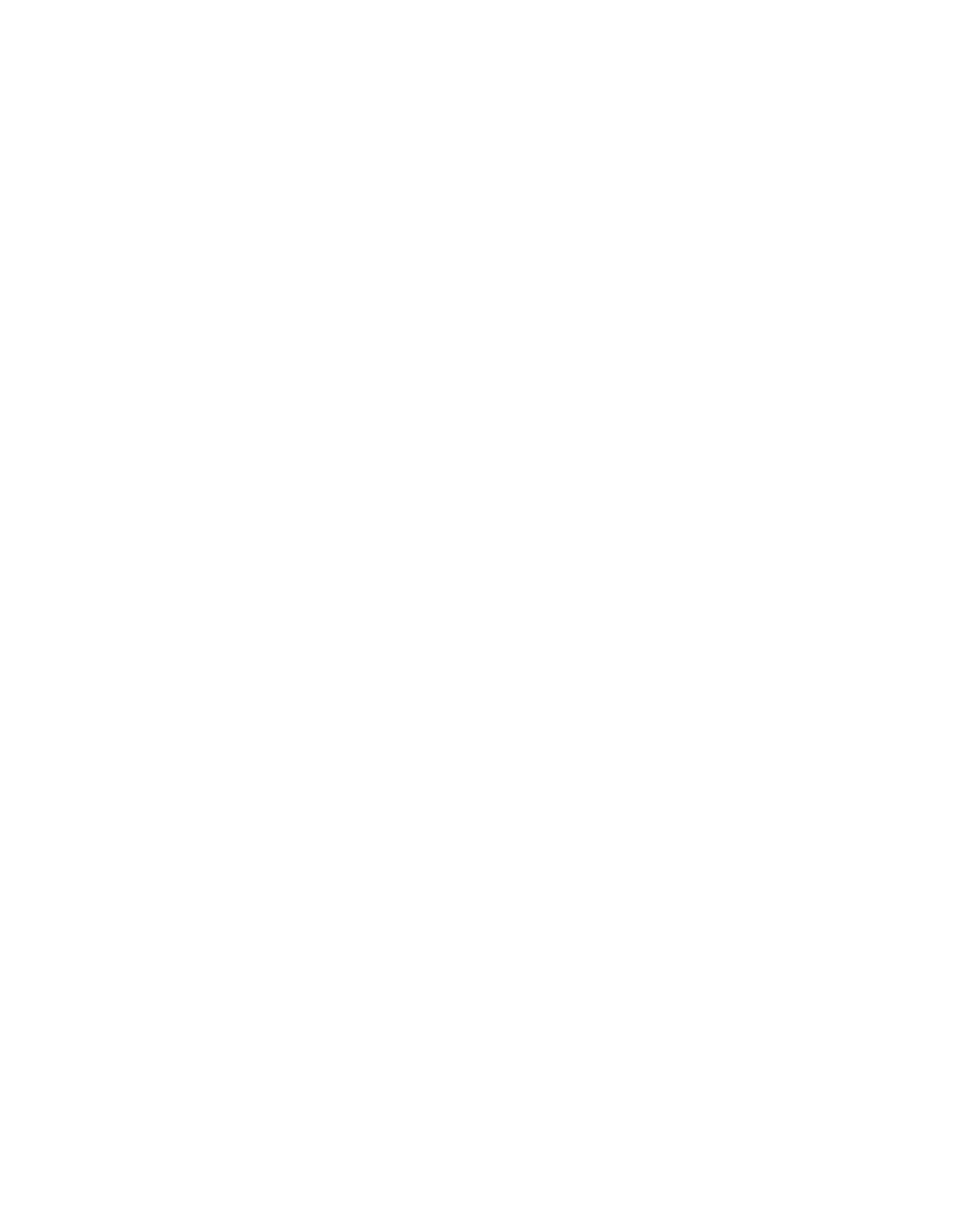#### **CONSTITUTION OF THE NORTHEASTERN MINNESOTA SYNOD EVANGELICAL LUTHERAN CHURCH IN AMERICA**

## **Chapter 1. NAME AND INCORPORATION**

- †S1.01. The name of this synod, as determined by the Churchwide Assembly, shall be Northeastern Minnesota Synod of the Evangelical Lutheran Church in America.
- †S1.02. For the purposes of this constitution and the accompanying bylaws, the NORTHEASTERN MINNESOTA SYNOD of the Evangelical Lutheran Church in America is hereafter designated as "this synod."
- †S1.11. This synod shall be incorporated. Amendments to the articles of incorporation of this synod shall be submitted to the Church Council for ratification before filing.
- †S1.21. The seal of this synod is a cross with three united flames emanating from the base of the cross and three entwined circles beside the cross. The name of this synod and the year of its constituting convention form the circular edge of the seal.

#### **Chapter 2. STATUS**

| †S2.01. | This synod possesses the powers conferred upon it, and accepts the duties and<br>responsibilities assigned to it, in the Constitution, Bylaws, and Continuing Resolutions of the                                                                                                                                                                                                                                    |
|---------|---------------------------------------------------------------------------------------------------------------------------------------------------------------------------------------------------------------------------------------------------------------------------------------------------------------------------------------------------------------------------------------------------------------------|
|         | Evangelical Lutheran Church in America, which are recognized as having governing force in the                                                                                                                                                                                                                                                                                                                       |
|         | life of this synod.                                                                                                                                                                                                                                                                                                                                                                                                 |
| †S2.02. | The name Evangelical Lutheran Church in America (ELCA or "this church") as used herein<br>refers in general references to this whole church, including its three expressions – congregations,<br>synods, and the churchwide organization. The name Evangelical Lutheran Church in America is<br>also the name of the corporation of the churchwide organization to which specific references<br>may be made herein. |
| †S2.03. |                                                                                                                                                                                                                                                                                                                                                                                                                     |
|         | No provision of this constitution shall be inconsistent with the constitution and bylaws of<br>this church.                                                                                                                                                                                                                                                                                                         |

## **Chapter 3. TERRIRORY**

- †S3.01. The territory of this synod, as determined by the Churchwide Assembly, shall be the counties of Aitkin, Carlton, Cass, Cook, Crow Wing, Itasca, Kanabec, Koochiching, Lake, Mille Lacs, Morrison, Pine, and St. Louis in the state of Minnesota.
- †S3.02. "Determined by the Churchwide Assembly," as stipulated by †S3.01., is understood to include the reported changes in synod relationship made by any congregation in a border area agreed under ELCA bylaws 10.01.01. and 10.02.02.

## **Chapter 4. CONFESSION OF FAITH**

- †S4.01. This synod confesses the Triune God, Father, Son and Holy Spirit.
- †S4.02. This synod confesses Jesus Christ as Lord and Savior and the Gospel as the power of God for the salvation of all who believe.
	- a. Jesus Christ is the Word of God incarnate, through whom everything was made and through whose life, death, and resurrection God fashions a new creation.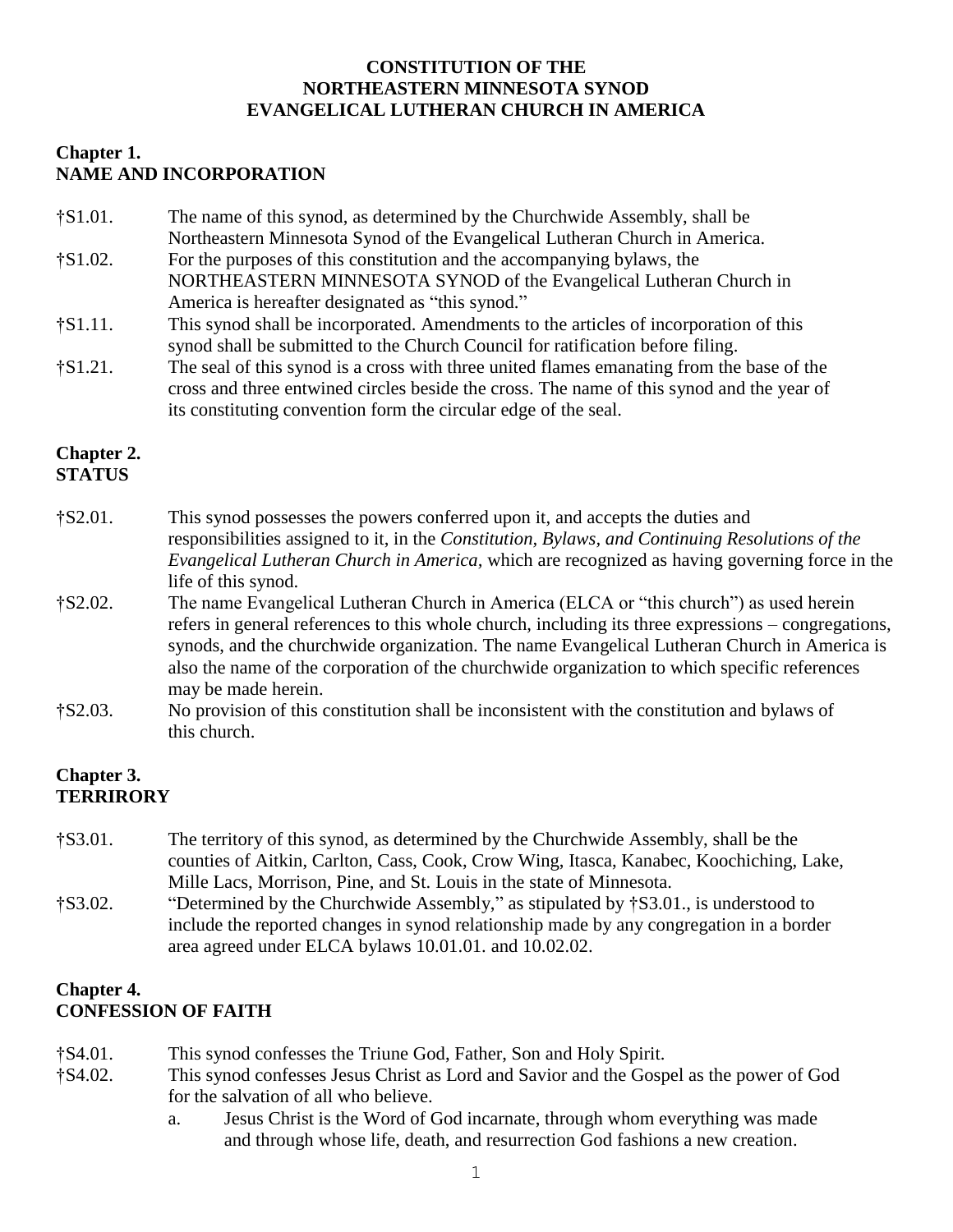|                       | The proclamation of God's message to us as both Law and Gospel is the Word of<br>$\mathbf b$ .<br>God, revealing judgment and mercy through word and deed, beginning with the                                                                                                                                  |
|-----------------------|----------------------------------------------------------------------------------------------------------------------------------------------------------------------------------------------------------------------------------------------------------------------------------------------------------------|
|                       | Word in creation, continuing in the history of Israel, and centering in all its fullness<br>in the person and work of Jesus Christ.                                                                                                                                                                            |
|                       | The canonical Scriptures of the Old and New Testaments are the written Word of<br>c.                                                                                                                                                                                                                           |
|                       | God. Inspired by God's Spirit speaking through their authors, they record and<br>announce God's revelation centering in Jesus Christ. Through them God's Spirit<br>speaks to us to create and sustain Christian faith and fellowship for service in the<br>world.                                              |
| $\dagger$ S4.03.      | This synod accepts the canonical Scriptures of the Old and New Testaments as the<br>inspired Word of God and the authoritative source and norm of its proclamation, faith and                                                                                                                                  |
|                       | life.                                                                                                                                                                                                                                                                                                          |
| †S4.04.               | This synod accepts the Apostles', Nicene, and Athanasian Creeds as true declarations of<br>the faith of this synod.                                                                                                                                                                                            |
| $\dagger$ S4.05.      | This synod accepts the Unaltered Augsburg Confession as a true witness to the Gospel,<br>acknowledging as one with it in faith and doctrine all churches that likewise accept the<br>teachings of the Unaltered Augsburg Confession.                                                                           |
| $\dagger$ S4.06.      | This synod accepts the other confessional writings in the Book of Concord, namely, the<br>Apology of the Augsburg Confession, the Smalcald Articles and the Treatise, the Small<br>Catechism, the Large Catechism, and the Formula of Concord, as further valid<br>interpretations of the faith of the Church. |
| <b><i>†S4.07.</i></b> | This synod confesses the Gospel, recorded in the Holy Scriptures and confessed in the<br>ecumenical creeds and Lutheran confessional writings, as the power of God to create and<br>sustain the Church for God's mission in the World.                                                                         |

#### **Chapter 5. NATURE OF THE CHURCH**

- †S5.01. All power in the Church belongs to our Lord Jesus Christ, its head. All actions of this synod are to be carried out under His rule and authority.
- †S5.02. This church confesses the one, holy, catholic, and apostolic Church and is resolved to serve Christian Unity throughout the world.
- †S5.03. The Church exists both as an inclusive fellowship and as local congregations gathered for worship and Christian service. Congregations find their fulfillment in the universal community of the Church, and the universal Church exists in and through congregations. This church, therefore, derives its character and powers both from the sanction and representation of its congregations and from its inherent nature as an expression of the broader fellowship of the faithful. In length, it acknowledges itself to be in the historic continuity of the communion of saints; in breadth, it expresses the fellowship of believers and congregations in our day.
- †S5.04. This church, inspired and led by the Holy Spirit, participates in the Lutheran World Federation as a global communion of churches, engaging in faithful witness to the gospel of Jesus Christ and in service for the sake of God's mission in the world.

## **Chapter 6. STATEMENT OF PURPOSE**

†S6.01. The Church is a people created by God in Christ, empowered by the Holy Spirit, called and sent to bear witness to God's creative, redeeming, and sanctifying activity in the world.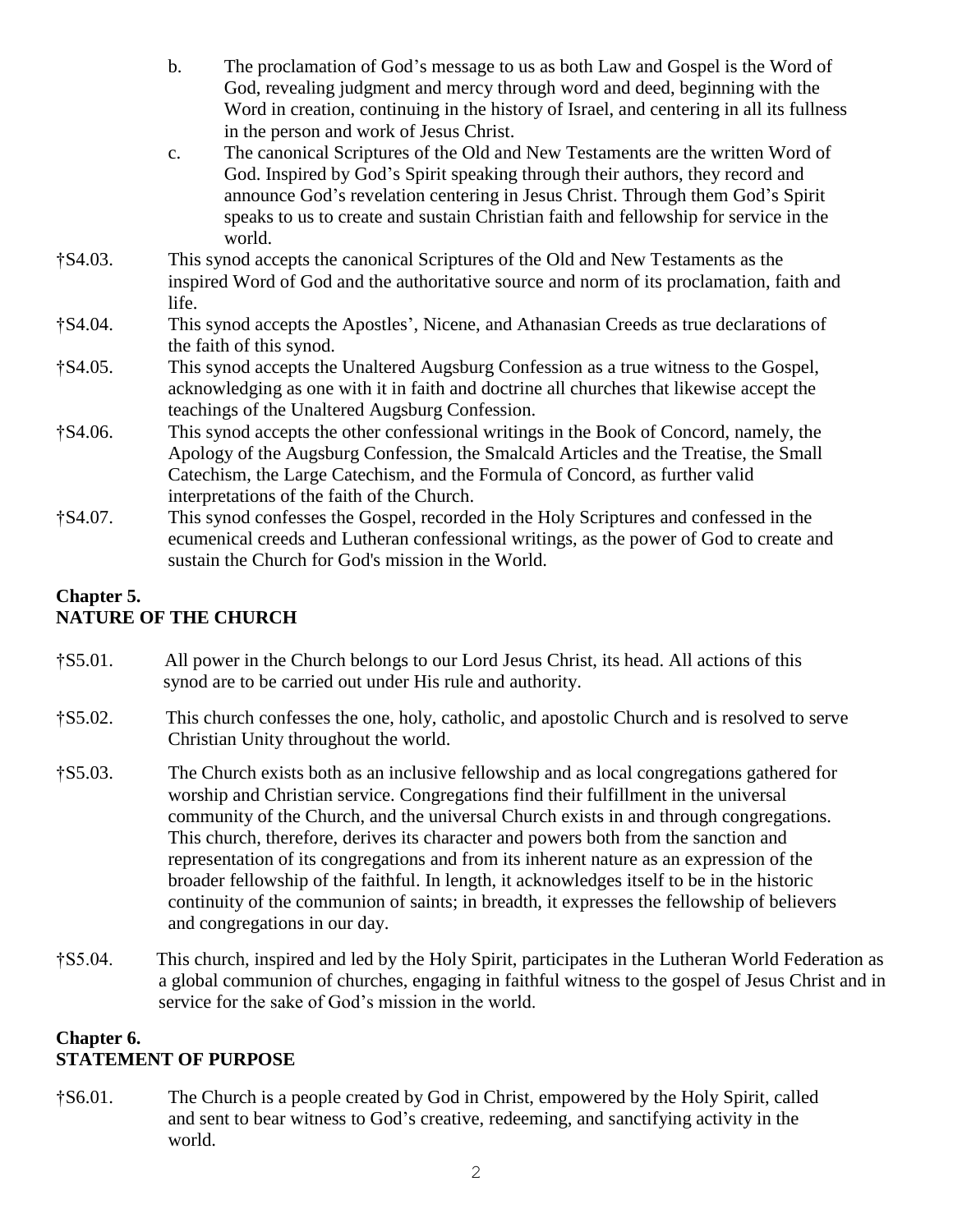†S6.02. To participate in God's mission, this synod as a part of the Church shall:

- a. Proclaim God's saving Gospel of justification by grace for Christ's sake through faith alone, according to the apostolic witness in the Holy Scripture, preserving and transmitting the Gospel faithfully to future generations.
- b. Carry out Christ's Great Commission by reaching out to all people to bring them to faith in Christ and by doing all ministry with a global awareness consistent with the understanding of God as Creator, Redeemer, and Sanctifier of all.
- c. Serve in response to God's love to meet human needs, caring for the sick and the aged, advocating dignity and justice for all people, working for peace and reconciliation among the nations, and standing with the poor and powerless, and committing itself to their needs.
- d. Worship God in proclamation of the Word and administration of the sacraments and through lives of prayer, praise, thanksgiving, witness, and service.
- e. Nurture its members in the Word of God so as to grow in faith and hope and love, to see daily life as the primary setting for the exercise of their Christian calling, and to use the gifts of the Spirit for their life together and for their calling in the world.
- f. Manifest the unity given to the people of God by living together in the love of Christ and by joining with other Christians in prayer and action to express and preserve the unity which the Spirit gives.
- †S6.03. Each synod, in partnership with the churchwide organization, shall bear primary responsibility for the oversight of the life and mission of this church in its territory. In fulfillment of this role and consistent with policies and procedures of this church, the synod shall:
	- a. Provide for pastoral care of congregations and rostered ministers in the synod;
	- b. Plan for, facilitate, and nurture the mission of this church through congregations;
	- c. Strengthen interdependent relationships among congregations, synods, and the churchwide organization, and foster relationships with agencies and institutions affiliated with or related to this church as well as ecumenical partners.
	- d. Interpret the work of this church to congregations and to the public on the territory of the synod.
- †S6.03.01. In providing for pastoral care of congregations and rostered ministers in the synod, the responsibilities of the synod include the following:
	- a. providing for pastoral care of congregations, ministers of Word and Sacrament, and ministers of Word and Service in the synod, including:
		- 1) approving candidates for the ministry of Word and Sacrament in cooperation with the appropriate seminaries of this church, which may be done through multisynodical committees;
		- 2) authorizing ordinations and ordaining ministers of Word and Sacrament on behalf of this church;
		- 3) approving ministers of Word and Service, which may be done through multi synodical committees;
		- 4) authorizing consecrations and consecrating ministers of Word and Service on behalf of this church; and
		- 5) consulting in the call process for rostered ministers.
	- b. providing for leadership recruitment, preparation, and support in accordance with churchwide standards and policies, including:
		- 1) nurturing and supporting congregations and lay leaders;
		- 2) seeking and recruiting qualified candidates for the rostered ministries of this church;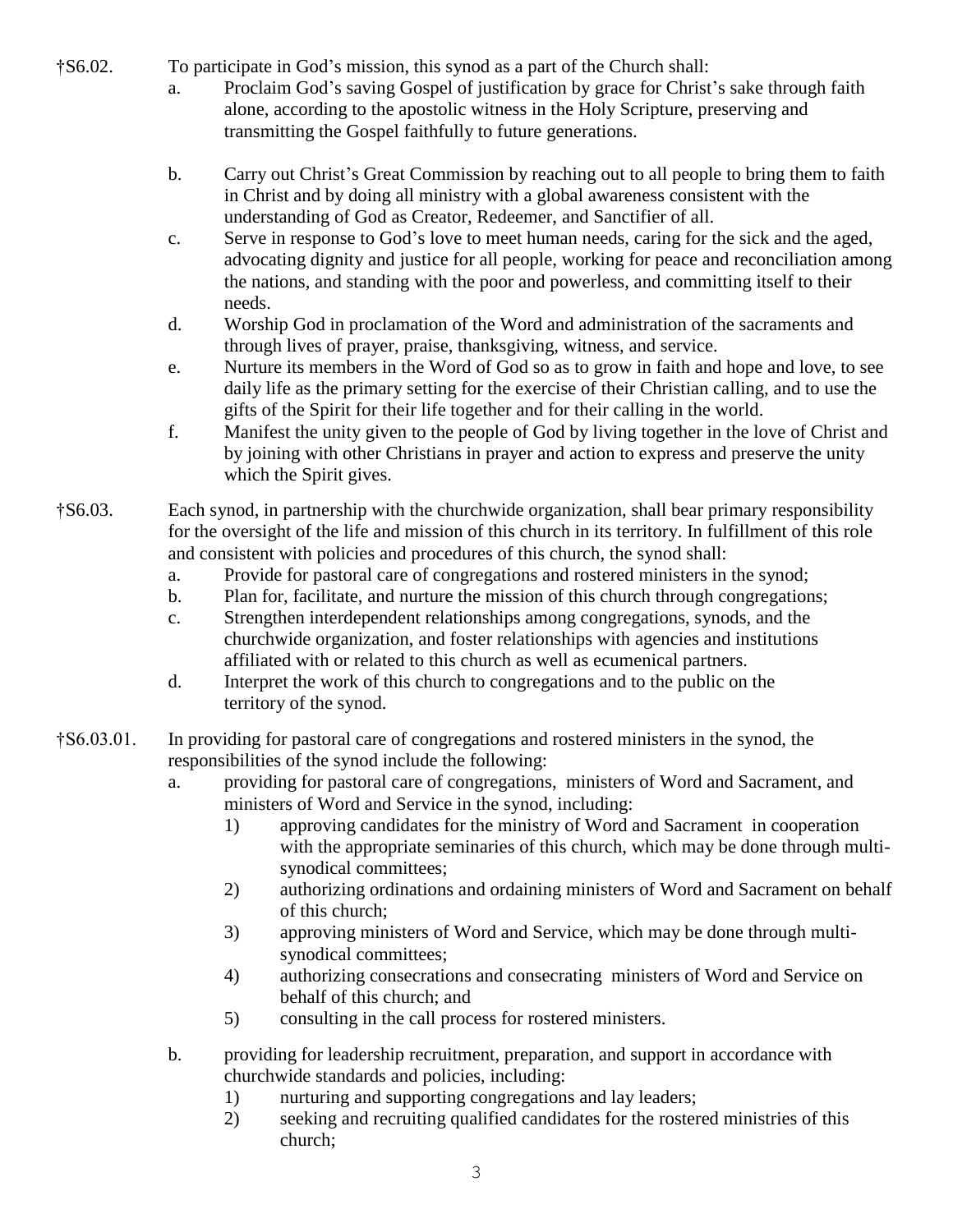- 3) making provision for pastoral care, call review, and guidance;
- 4) encouraging and supporting persons on the rosters of this church in stewardship of their abilities, care of self, and pursuit of continuing education to undergird their effectiveness of service; and
- 5) supporting recruitment of leaders for this church's colleges, universities, seminaries, and social ministry organizations.
- c. providing for discipline of congregations, ministers of Word and Sacrament, and ministers of Word and Service; as well as for termination of call, appointment, adjudication, and appeals consistent with Chapter 20 of this church's constitution.
- d. providing for archives in conjunction with other synods.
- †S6.03.02. In planning for, facilitating, and nurturing the mission of this church through congregations, the responsibilities of the synod include the following:
	- a. developing of new ministries, redevelopment of existing ministries, and support and assistance in the conclusion, if necessary, of a particular ministry;
	- b. leading and encouraging of congregations in their evangelism efforts;
	- c. assisting members of its congregations in carrying out their ministries in the world;
	- d. encouraging congregations to respond to human need, work for justice and peace, care for the sick and the suffering, and participate responsibly in society;
	- e. providing resources for congregational life;
	- f. grouping congregations in conferences, clusters, coalitions, or other area subdivisions for mission purposes.
- †S6.03.03. In strengthening interdependent relationships among congregations, synods, and the churchwide organization, and in fostering relationships with agencies and institutions affiliated with or related to this church as well as with ecumenical partners, the responsibilities of the synod include the following:
	- a. promoting interdependent relationships among congregations, synods, and the churchwide organization, and entering into partnership with other synods in the region
	- b. fostering organizations for youth, women, and men, and organizations for language or ethnic communities;
	- c. developing relationships with social ministry organizations and ministries, participating in their mission planning, and providing partnership funding;
	- d. supporting relationships with and providing partnership funding on behalf of colleges, universities, and campus ministries;
	- e. maintaining relationships with and providing partnership funding on behalf of seminaries and continuing education centers;
	- f. fostering supporting relationships with camps and other outdoor ministries;
	- g. fostering supporting relationships with preschools, elementary schools, and secondary schools operated by congregations of the synod;
	- h. fostering relationships with ecumenical and global partners;
	- i. cooperating with other synods and the churchwide organization in creating, using, and supporting regions to carry out those functions of the synod which can best be done cooperatively with other synods and the churchwide organization.
- †S6.03.04. In interpreting the work of this church on the territory of the synod, the responsibilities of the synod include the following:
	- a. encouraging financial support for the work of this church by individuals and congregations;
	- b. participating in churchwide programs;
	- c. interpreting social statements in a manner consistent with the interpretation given by the churchwide unit or office which assisted in the development of the statement, and suggestion of social study issues;
	- d. providing ecumenical guidance and encouragement.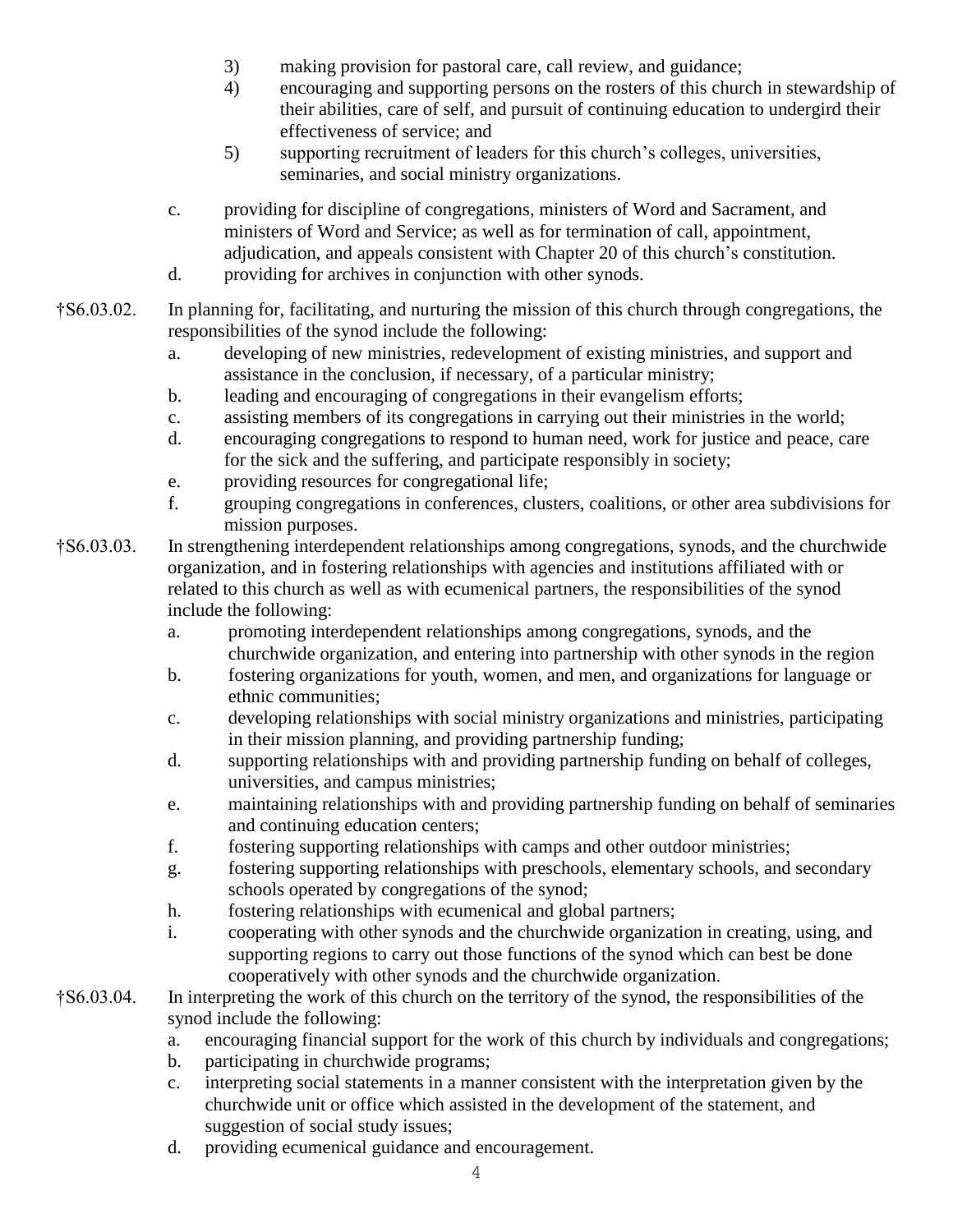- †S6.04. Except as otherwise provided in this constitution and bylaws, the Synod Council shall establish processes that will ensure that at least 60% of the members of the synod assemblies, councils, committees, boards, and other organizational units shall be laypersons; and that, as nearly as possible, 50% of the lay members of assemblies, councils, committees, boards or other organizational units shall be female and 50% shall be male; and that where possible, the representation of ministers of Word and Sacrament shall be both male and female. This synod shall establish processes that will enable it to reach a minimum goal that 10% of its assemblies, councils, committees, boards, or other organizational units be persons of color and/or persons whose primary language is other than English.
- †S6.04.01. It is the goal of this synod that 10% of the membership of synod assemblies, councils, committees, boards and/or other organizational units be persons of color and/or persons whose primary language is other than English
- †S6.04.02 It is the goal of this synod that at least 10 percent of the voting members of the Synod Assembly, Synod Council, committees, and organizational units of this synod be youth and young adults. The Synod Council shall establish a plan for implementing this goal. For purposes of the constitution, bylaws, and continuing resolutions of this synod, the term "youth" means a voting member of a congregation who has not reached the age of 18 at the time of election or appointment for service. The term "young adult" means a voting member of a congregation between the ages of 18 and 30 at the time of election or appointment for service.
- †S6.05. Each assembly, council, committee, board, commission, task force, or other body of this synod or any synodical units shall be conclusively presumed to have been properly constituted and neither the method of selection nor the composition of any such assembly, council, committee, board, commission, task force, or other body may be challenged in a court of law by any person or be used as the basis of a challenge in a court of law to the validity or effect of any action taken or authorized by any such assembly, council, committee, board, commission, task force, or other body.
- †S6.06. References herein to the nature of the relationship between the three expressions of this church congregations, synods, and the churchwide organization – as being interdependent or as being in a partnership relationship describe the mutual responsibility of these expressions in God's mission and the fulfillment of the purposes of this church as described in this chapter, and do not imply or describe the creation of partnerships, co-ventures, agencies, or other legal relationships recognized in civil law.

#### **Chapter 7. SYNOD ASSEMBLY**

- †S7.01. This synod shall have a Synod Assembly, which shall be its highest legislative authority. The powers of the Synod Assembly are limited only by the provisions in the Articles of Incorporation, this constitution and bylaws, the assembly's own resolutions, and the constitutions and bylaws of the Evangelical Lutheran Church in America.
- †S7.11. A regular meeting of the Synod Assembly shall be held at least triennially.
- S7.11.01 The time and place of the Northeastern Minnesota Synod Assembly shall be determined by the Synod Council. The time and place of the next regular assembly normally shall be announced six months prior to the assembly.
- S7.12. Special meetings of the Synod Assembly may be called by the bishop with the consent of the Synod Council, and shall be called by the bishop at the request of one-fifth of the voting members of the Synod Assembly.
	- a. The notice of each special meeting shall define the purpose for which it is to be held. The scope of actions to be taken at such a special meeting shall be limited to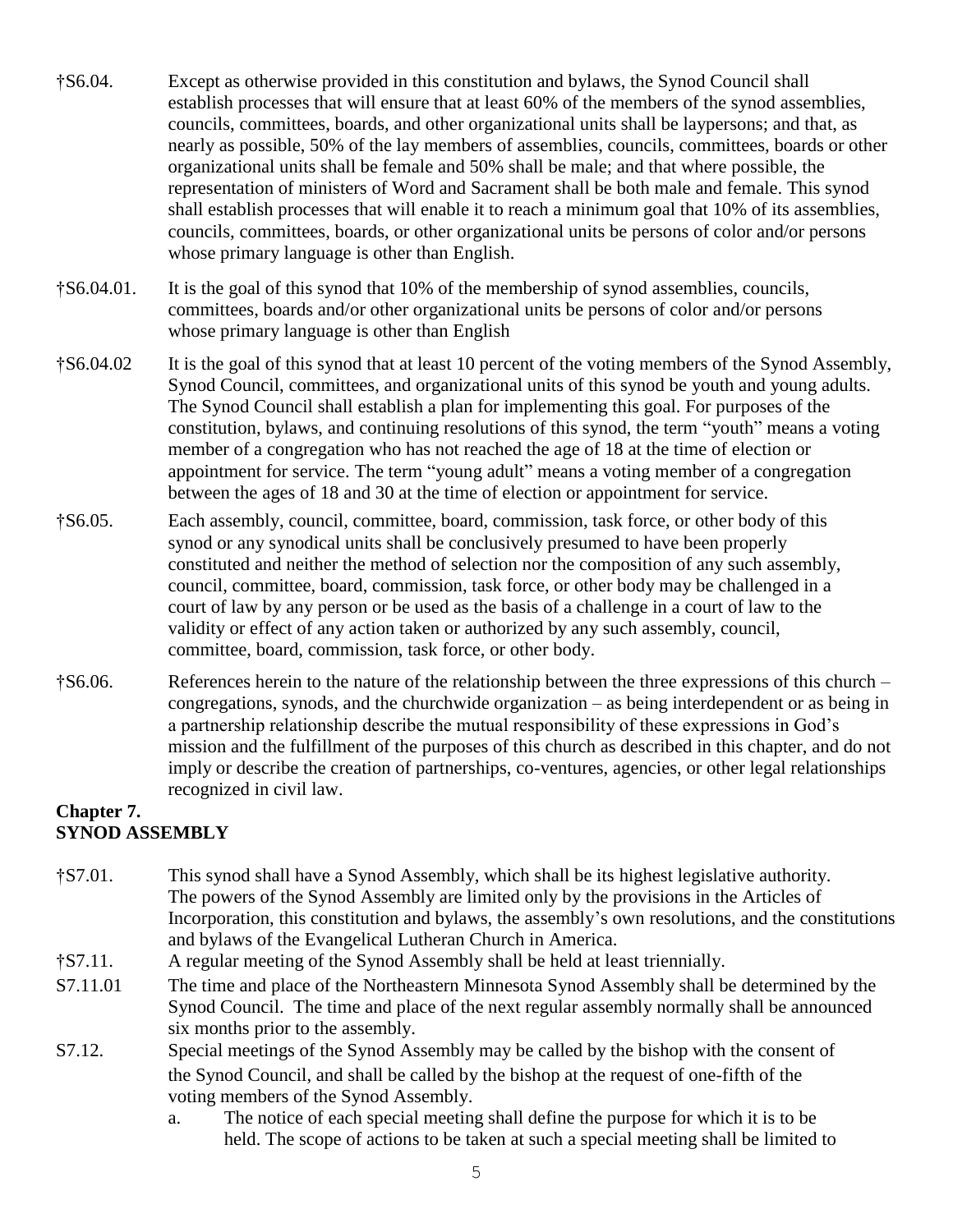the subject matter(s) described in the notice.

- b. If the special meeting of the Synod Assembly is required for the purpose of electing a successor bishop because of death, resignation, or inability to serve, the special meeting shall be called by the Synod Council after consultation with the bishop of the Evangelical Lutheran Church in America.
- S7.13. Notice of the time and place of all meetings of the Synod Assembly shall be given by the secretary of this synod to all rostered personnel and congregations of this synod.
- S7.14. One-half the voting members of the Synod Assembly shall constitute a quorum.
- †S7.21. The membership of the Synod Assembly, of which at least 60 percent of the voting membership shall be composed of laypersons, shall be constituted as follows:
	- a. All ministers of Word and Sacrament under call on the roster of this synod in attendance at the Synod Assembly shall be voting members.
	- b. All ministers of Word and Service, under call, on the roster of this synod shall be voting members in the Synod Assembly, in addition to the voting membership of lay members of congregations provided in item †S7.21.c.
	- c. A minimum of one lay member elected by each congregation with fewer than 175 baptized members and a minimum of two lay members elected by each congregation with 175 or more baptized members related to this synod, normally one of whom shall be male and one of whom shall be female, shall be voting members. The Synod Council shall establish a formula to provide additional lay representation from congregations on the basis of the number of baptized members in the congregation. The Synod Council shall seek to ensure that, as nearly as possible, 50 percent of the lay members of the assembly shall be female and 50 percent shall be male. Additional members from each congregation normally shall be equally divided between male and female.
	- d. Voting membership shall include the officers of this synod.
- †S7.21.01. Voting members shall begin serving with the opening of a regular Synod Assembly and shall continue serving until voting members are seated at the next regular Synod Assembly.
- S7.21.02. All congregations having more than 500 confirmed members shall be entitled to elect an additional voting member for each additional 500 confirmed members or major fraction thereof.
- S7.21.03. In addition to the voting membership of the lay members of congregations provided in provision †S7.21.c., the Synod Council may authorize annually an ELCA member serving as a synodically authorized minister within the synod to serve as a voting lay member of the Synod Assembly consistent with †S.21.
- S7.22. This synod may establish processes that permit retired rostered ministers, or those designated as disabled, or on leave from call, on the roster of the synod to serve as voting members of the Synod Assembly, consistent with †S7.21.c. If the synod does not establish processes to permit rostered ministers specified above to serve as voting members, they shall have voice but not vote in the meetings of the Synod Assembly.
- S7.22.01. All retired rostered ministers of this synod shall have the privilege of voice and vote at all meetings of the Synod Assembly.
- S7.22.02. All rostered ministers on the roster of this synod who are on leave from call and available for call shall have the privilege of voice but not vote at all meetings of the Synod Assembly.
- S7.23. The presiding bishop of the Evangelical Lutheran Church in America and such other official representatives of this church as may be designated from time to time by the Church Council shall have voice but not vote in the meetings of the Synod Assembly. Like privileges shall be accorded to those additional persons whom the Synod Assembly or the Synod Council shall from time to time designate.
- S7.24. Ministers under call on the rosters of this synod shall remain as members of the Synod Assembly so long as they remain under call and so long as their names appear on the rosters of this synod.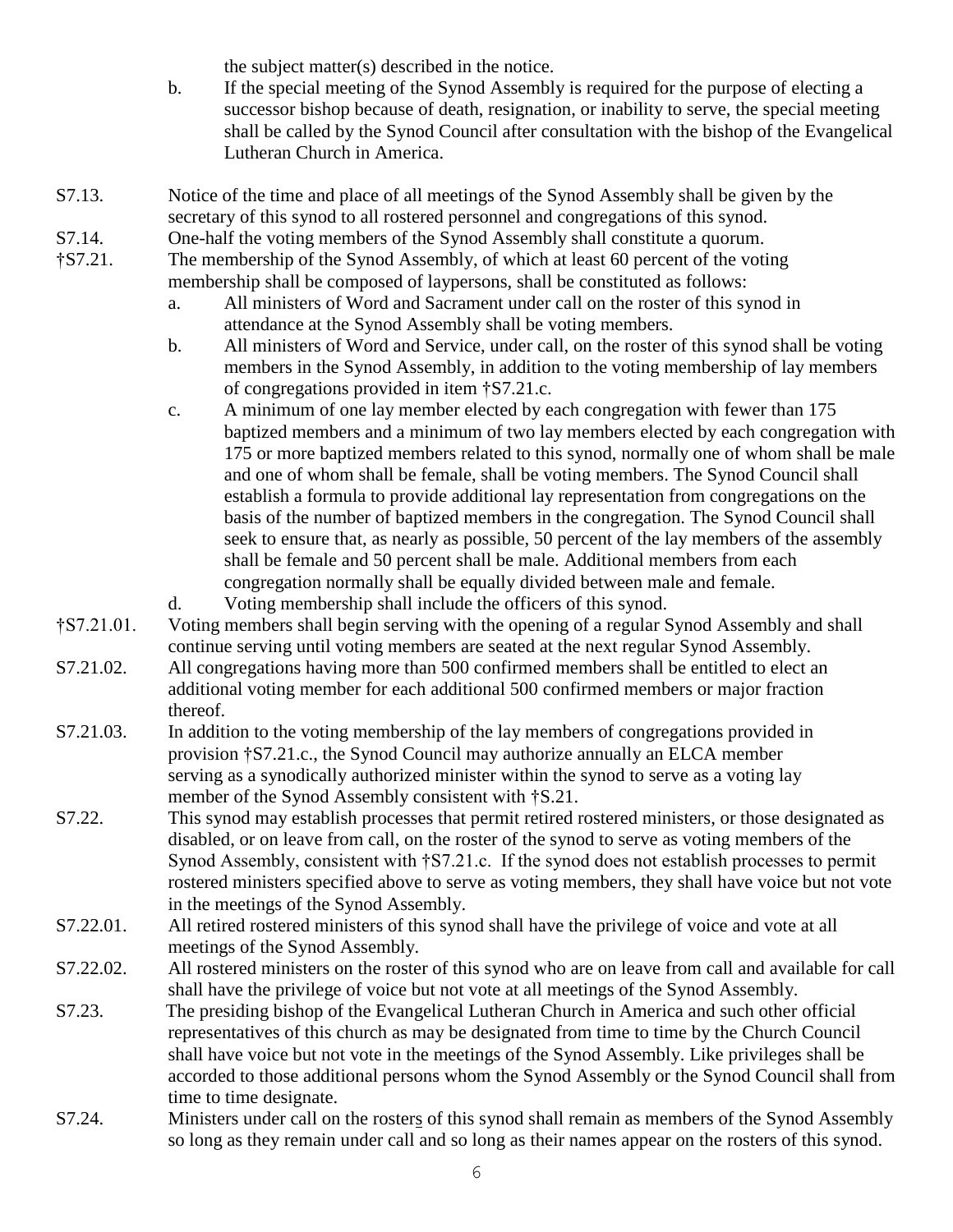Lay members of the Synod Assembly representing congregations shall continue as such until replaced by the election of new members or until they have been disqualified by termination of membership. Normally, congregations will hold elections prior to each regular meeting of the Synod Assembly.

- †S7.25. Except as otherwise provided in this constitution or in the *Constitution, Bylaws, and Continuing Resolutions of the Evangelical Lutheran Church in America*, each voting member of the Synod Assembly shall be a voting member of a congregation of this synod.
- S7.26. This synod may establish processes through the Synod Council that permit representatives of congregations under development and authorized worshiping communities of the synod, which have been authorized under ELCA bylaw 10.02.03., to serve as voting members of the Synod Assembly, consistent with †S7.21.
- S7.27. This synod may establish processes through the Synod Council to grant a minister of Word and Sacrament from a church body with which a relationship of full communion has been declared and established by the Churchwide Assembly of the Evangelical Lutheran Church in America the privilege of both voice and vote in the Synod Assembly during the period of that minister's service in a congregation of this church.
- S7.28. Duly elected voting members of the Synod Council who are not otherwise voting members of the Synod Assembly under †S7.21. shall be granted the privilege of both voice and vote as members of the Synod Assembly.
- †S7.31. Proxy and absentee voting shall not be permitted in the transaction of any business of this synod.
- S7.32. Roberts' Rules of Order, latest edition, shall govern parliamentary procedure of the Synod Assembly, unless otherwise ordered by the assembly.
- S7.33. "Ex-officio" as used herein means membership with full rights of voice and vote unless otherwise expressly limited.

#### **Chapter 8. OFFICERS**

†S8.01. The officers of this synod shall be a bishop, a vice-president, a secretary, and a treasurer.

## S8.10. **BISHOP**

- †S8.11. The bishop shall be elected by the Synod Assembly. The bishop shall be a minister of Word and Sacrament of the Evangelical Lutheran Church in America.
- †S8.12. As this synod's pastor, the bishop shall:
	- a. Preach, teach, and administer the sacraments in accord with the Confession of Faith of this church.
	- b. Have primary responsibility for the ministry of Word and Sacrament in this synod and its congregations, providing pastoral care and leadership for this synod, its congregations, its ministers of Word and Sacrament, and its ministers of Word and Service.
	- c. Exercise solely this church's power to ordain (or provide for the ordination by another synodical bishop of) approved candidates who have received and accepted a properly issued, duly attested letter of call for the office of ministry of Word and Sacrament (and as provided in the bylaws of the Evangelical Lutheran Church in America).
	- d. Consecrate (or provide for the consecration of) approved candidates who have received and accepted a properly issued, duly attested letter of call for service as ministers of Word and Service.
	- e. Attest letters of call for persons called to serve congregations in this synod, letters of call for persons called by the Synod Council, and letters of call for persons on the rosters of this synod called by the Church Council.
	- f. Install (or provide for the installation of) rostered ministers whose calls the bishop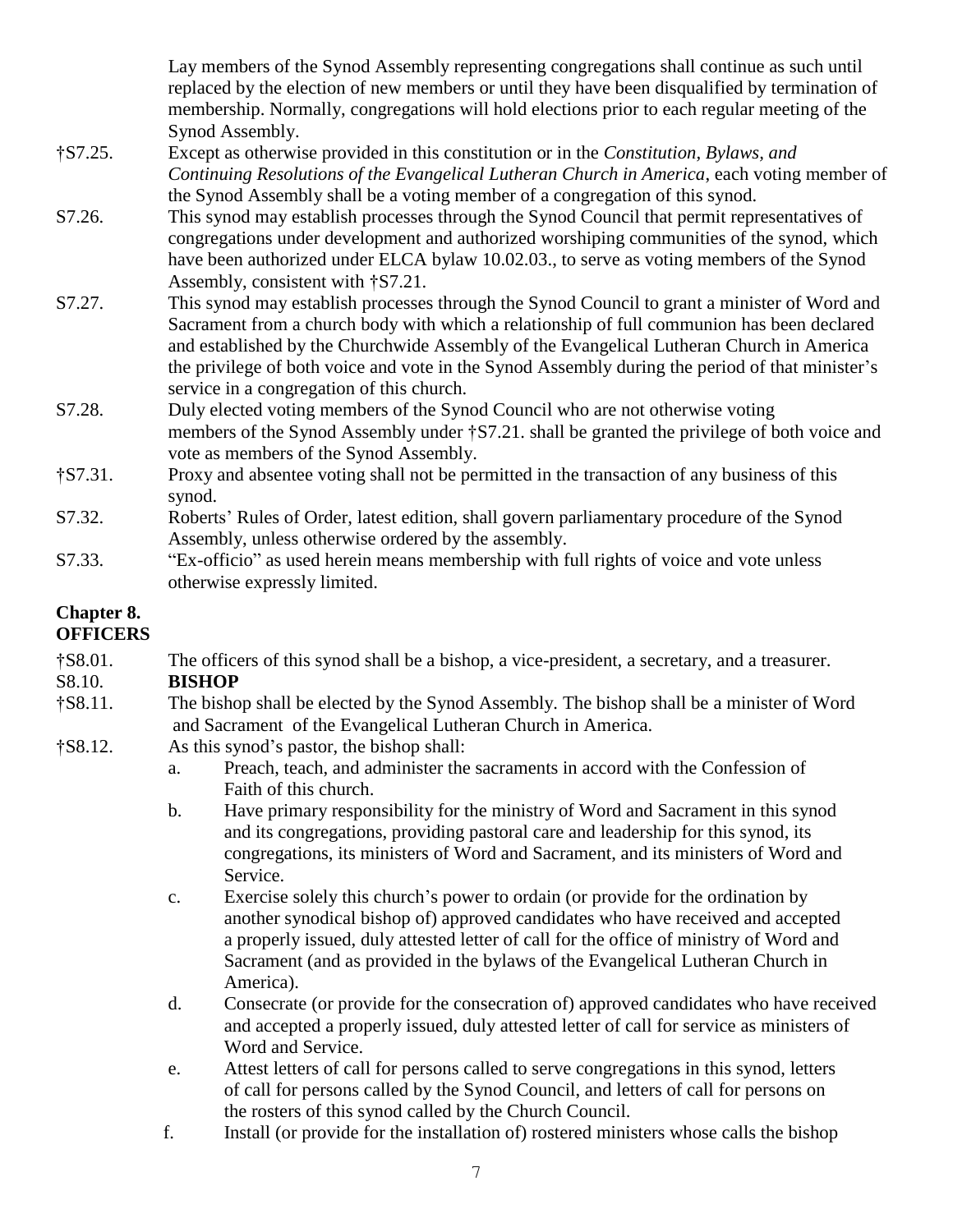has attested.

- g. Exercise leadership in the mission of this church and in so doing:
	- 1) Interpret and advocate the mission and theology of the whole church;
	- 2) Lead in fostering support for and commitment to the mission of this church within this synod;
	- 3) Coordinate the use of the resources available to this synod as it seeks to promote the health of this church's life and witness in the areas served by this synod;
	- 4) Submit a report to each regular meeting of the Synod Assembly concerning this synod's life and work; and
	- 5) Advise and counsel this synod's related institutions and organizations.
- h. Practice leadership in strengthening the unity of the Church and in so doing:
	- 1) Exercise oversight of the preaching, teaching, and administration of the sacraments within this synod in accord with the Confession of Faith of this church;
	- 2) Be responsible for administering the constitutionally established processes for the resolution of controversies and for the discipline of rostered ministers, and congregations of this synod;
	- 3) Be the chief ecumenical officer of this synod;
	- 4) Consult regularly with other synodical bishops and the Conference of Bishops;
	- 5) Foster awareness of other churches throughout the Lutheran world communion and, where appropriate, engage in contact with leaders of those churches;
	- 6) Cultivate communion in faith and mission with appropriate Christian judicatory leaders functioning within the territory of this synod; and
	- 7) Be an ex-officio member of the Churchwide Assembly.
- i. Oversee and administer the work of this synod and in so doing:
	- 1) Serve as the president of the synod corporation and be the chief executive and administrative officer of this synod, who is authorized and empowered, in the name of this synod, to sign deeds or other instruments and to affix the seal of this synod;
	- 2) Preside at all meetings of the Synod Assembly and provide for the preparation of the agenda for the Synod Assembly, Synod Council, and the council's Executive Committee;
	- 3) Ensure that the constitution and bylaws of this synod and of the churchwide organization are duly observed within this synod, and that the actions of this synod in conformity therewith are carried into effect;
	- 4) Exercise supervision over the work of the other officers;
	- 5) Coordinate the work of all synodical staff members;
	- 6) Appoint all committees for which provision is not otherwise made;
	- 7) Be a member of all committees and any other organizational units of this synod, except as otherwise provided in this constitution;
	- 8) Provide for preparation and maintenance of synodical rosters containing the names and addresses of all rostered ministers of this synod and a record of the calls under which they are serving or the date on which they become retired or disabled;
	- 9) Annually bring to the attention of the Synod Council the names of all rostered ministers on leave from call or engaged in approved graduate study in conformity with the constitution, bylaws, and continuing resolutions of this church and pursuant to prior action of this synod through the Synod Council;
	- 10) Provide for prompt reporting to the secretary of this church of:
		- a) additions to and subtractions from the rosters of this synod and the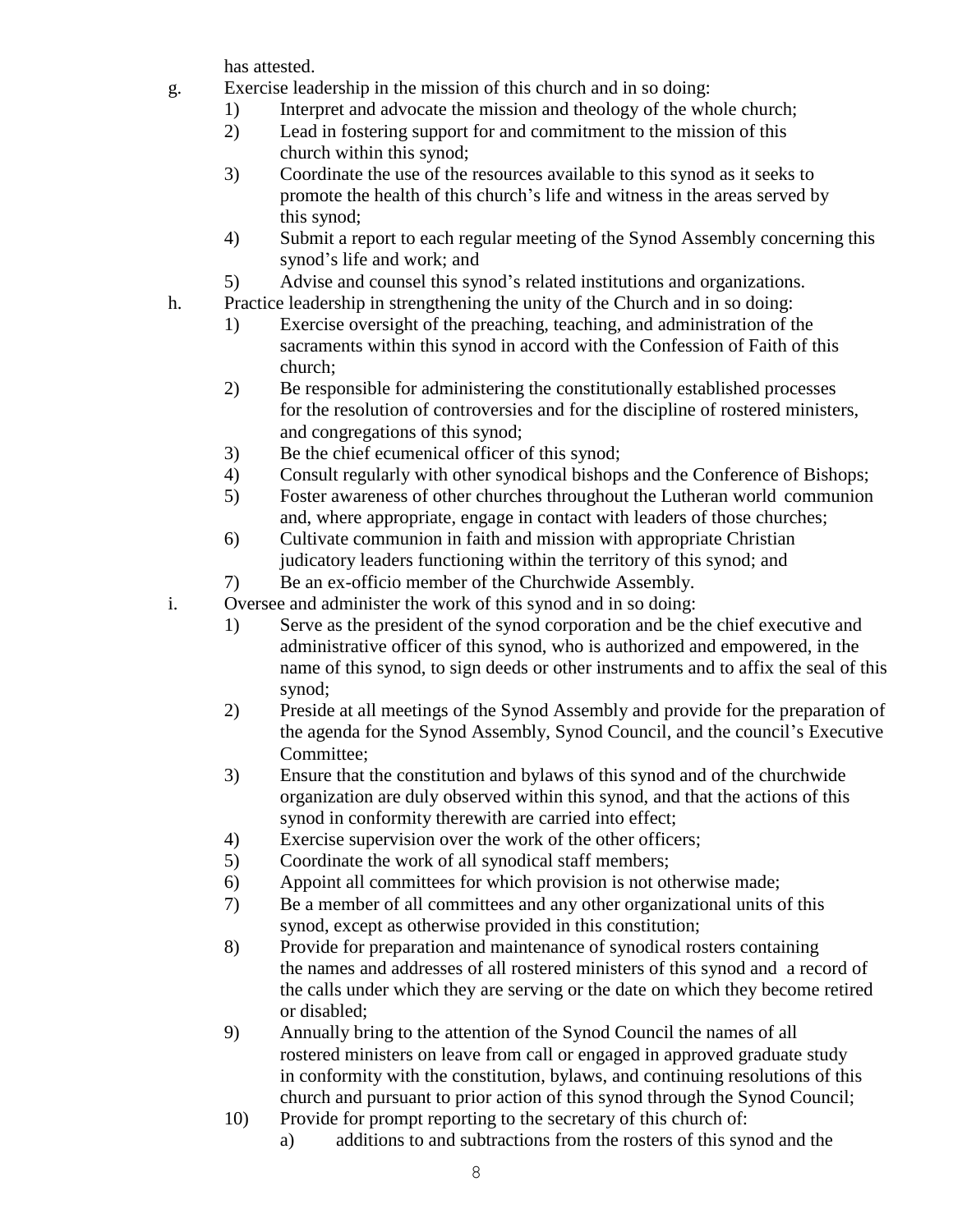register of congregations;

- b) the issuance of certificates of transfer for rostered ministers in good standing who have received and accepted a properly issued, duly attested, regular letter of call under the jurisdiction of another synod; and
- c) the entrance of the names of such persons for whom proper certificates of transfer have been received;
- 11) Provide for preparation and maintenance of a register of the congregations of this synod and the names of the laypersons who have been elected to represent them; and
- 12) Appoint a statistician of this synod, who shall secure the parochial reports of the congregations and make the reports available to the secretary of this church for collation, analysis, and distribution of the statistical summaries to this synod and the other synods of this church.
- †S8.13. The synodical bishop may appoint an attorney, admitted to the bar within the territory of the synod or the state where the synod is located, to be Synod Attorney. The appointment must be approved by the Synod Council and reported to the Synod Assembly and to the ELCA secretary. The appointment continues until resignation or until a successor is appointed. The Synod Attorney provides legal advice and counsel to the synodical officers and the Synod Council. The Synod Attorney is expected to be familiar with the governing documents and policies of the synod and, as necessary, to attend meetings of the Synod Council. The Synod Attorney serves without salary but may be retained and compensated for specific legal services requested by the synod.
- †S8.14. The bishop may have such assistants as this synod shall from time to time authorize.
- †S8.15. The presiding bishop of this church, or the appointee of the presiding bishop, shall install into office, in accord with the policy and approved rite of this church, each newly elected synodical bishop.

# †S8.16 **Conflicts of Interest**

- †S8.16.01. The following procedures shall govern matters of potential conflicts of interest for synodical bishops:
	- a. Whenever a synodical bishop determines that a matter of the kind described in †S8.16.01.b. may require his or her determination or action with respect to a related individual as defined in †S8.16.01.c., the synodical bishop shall withdraw from personal involvement in such matter and shall so notify the presiding bishop. The presiding bishop shall then appoint another synodical bishop from the same region to handle the matter to conclusion. In dealing with such matter, the appointed bishop shall exercise all of the functions and authority to the same extent as if the appointed bishop were the elected bishop of the withdrawing bishop's synod.
	- b. Matters include any proceedings under Chapter 20, proceedings under provision 7.46. of the *Constitution, Bylaws, and Continuing Resolutions of the Evangelical Lutheran Church in America* (†S14.13.), candidacy, reinstatement, and similar matters where determinations or actions by the synodical bishop could change, limit, restrict, approve, authorize, or deny the related individual's ministry on one of the official rosters of this church.
	- c. A related individual is one who, with respect to the synodical bishop, is a spouse, parent, son, daughter, sibling, uncle, aunt, niece, nephew, grandparent, grandchild, including corresponding members of blended families and in-laws (parent, son, daughter, or sibling of a spouse, spouse of a sibling, or the parent or sibling of the spouse of a sibling).

## S8.20. **VICE PRESIDENT**

†S8.21. The Vice President shall be elected by the Synod Assembly. The Vice President shall be a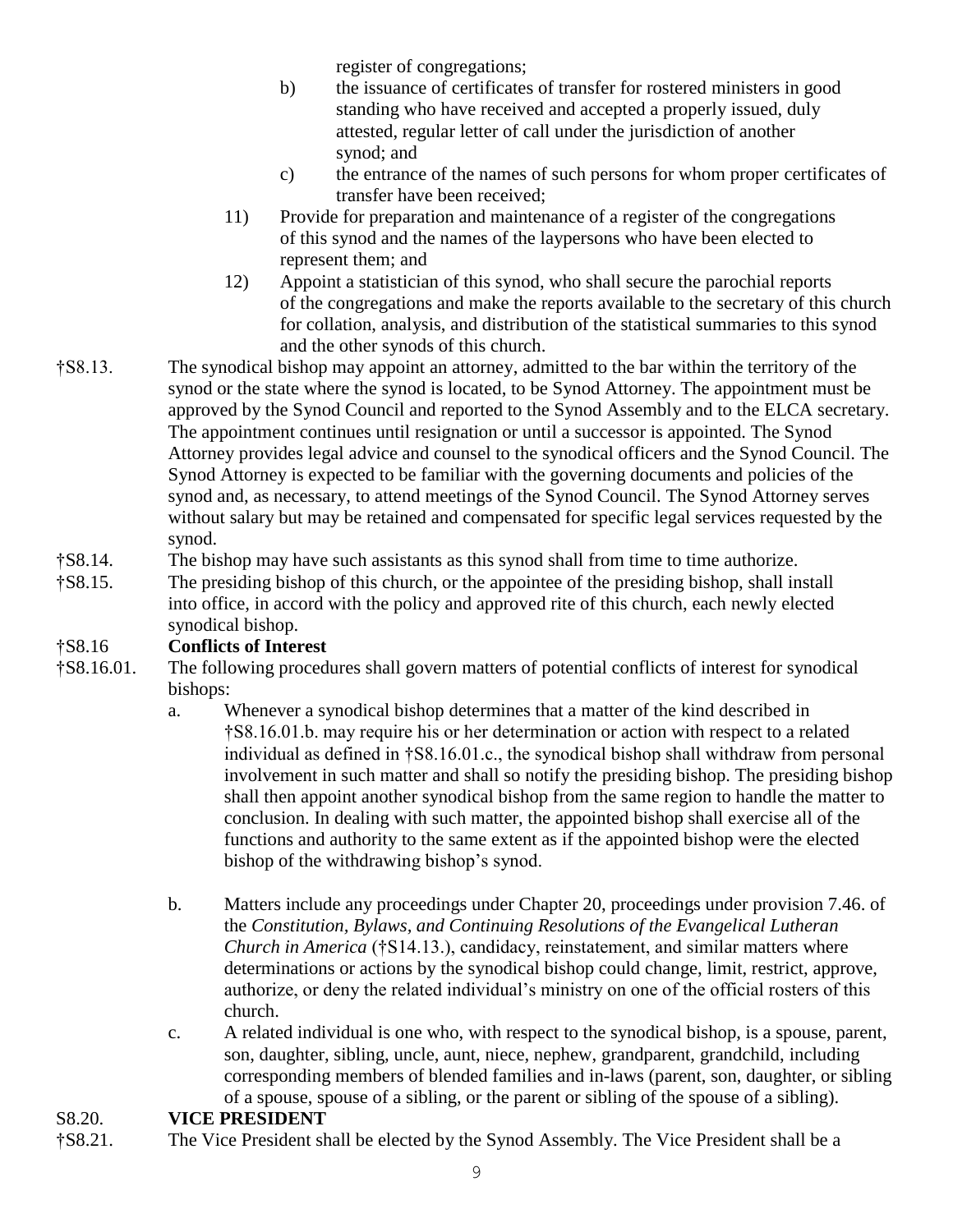layperson. The Vice President shall be a voting member of a congregation of this synod. The Vice President shall not receive a salary for the performance of the duties of the office.

- S8.22. The Vice President shall chair the Synod Council.
- S8.23. In the event of the death, resignation, or disability of the bishop, the vice president, after consultation with the presiding bishop of the Evangelical Lutheran Church in America, shall convene the Synod Council to arrange for the conduct of the duties of the bishop until a new bishop shall be elected or, in the case of temporary disability, until the bishop resumes full performance of the duties of the office.

## S8.30. **SECRETARY**

- †S8.31. The secretary shall be elected by the Synod Assembly. The secretary shall be a voting member of a congregation of this synod. The secretary may be either a layperson or a minister of Word and Sacrament.
- †S8.32. The Secretary shall:
	- a. Keep the minutes of all meetings of the Synod Assembly and Synod Council, be responsible for the printing and distribution of such minutes, and perform such other duties as this synod may from time to time direct.
	- b. Be authorized and empowered, in the name of this synod, to attest all instruments which require the same, and which are signed and sealed by the bishop.
	- c. In consultation with the bishop, classify and arrange all important papers and documents and deposit them in the archives of this synod
	- d. Submit to the secretary of this church at least nine months before each regular Churchwide Assembly a certified list of the voting members elected by the Synod Assembly.

#### S8.40. **TREASURER**

- †S8.41. The treasurer may be elected by the Synod Assembly or may be appointed by the Synod Council. The treasurer shall be a voting member of a congregation of this synod. The treasurer may be either a layperson or a minister of Word and Sacrament.
- S8.42. The treasurer shall provide and be accountable for:
	- a. Management of the monies and accounts of this synod, its deeds, mortgages, contracts, evidences of claims and revenues, and trust funds, holding the same at all times subject to the order of this synod.
	- b. Investment of funds upon the authorization of the Synod Council.
	- c. In consultation with the bishop, classify and arrange all important papers and documents and deposit them in the archives of this synod.
	- d. Maintenance of a regular account with each congregation of this synod and informing the congregation, at least quarterly, of the status of this account.
	- e. Rendering at each regular meeting of the Synod Assembly a full, detailed, and duly audited report of receipts and disbursements in the several accounts of this synod for the preceding fiscal year, together with the tabulation, for record and publication in the minutes, of the contributions from the congregations.
	- f. Obtaining a fidelity bond in the amount determined by the Synod Council for persons handling synod funds, which bond shall be in the custody of the secretary. The premium for the bond shall be paid for by this synod. Fidelity coverage provided by the Evangelical Lutheran Church in America shall be deemed a fulfillment of this requirement.
- †S8.51. The terms of office of the officers of this synod shall be:
	- a. The bishop of this synod shall be elected to a term of six years and may be reelected.
	- b. The vice president, and secretary of this synod shall be elected to a term of four years and may be reelected.
	- c. The treasurer of this synod shall be elected to a four year term and may be reelected or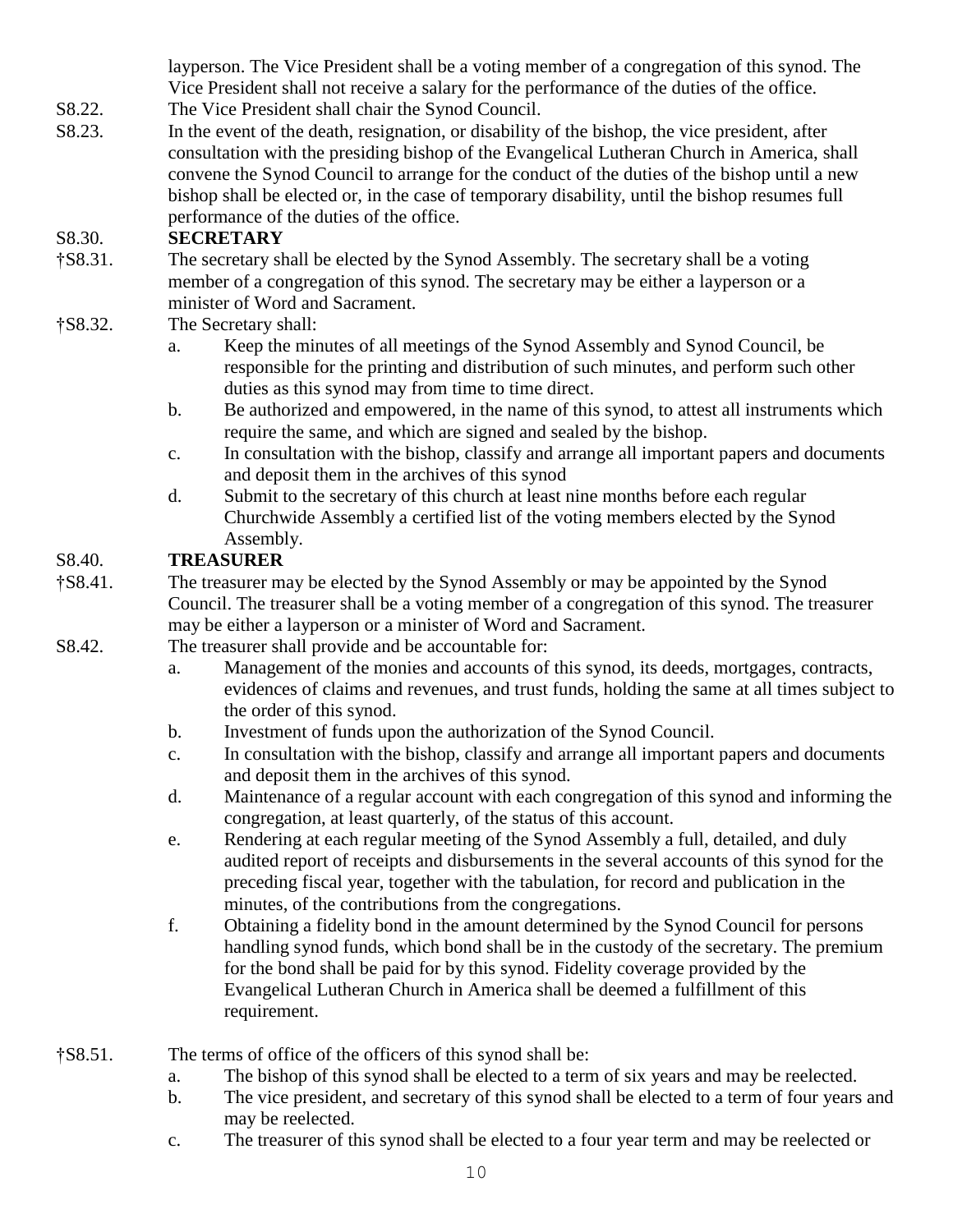reappointed.

- S8.51.01. Each officer shall be limited to a maximum of three (3) consecutive terms, the exception being the Office of Bishop which is limited to two (2) consecutive terms.
- S8.52. The terms of the officers shall begin on the first day of the  $3<sup>rd</sup>$  month following election or, in special circumstances, at a time designated by the Synod Council.
- †S8.53. Each officer shall be a voting member in a congregation of this synod, except that the bishop need not be a member of a congregation of this synod at the time of election.
- †S8.54. Should the bishop die, resign, or be unable to serve, the vice-president, after consultation with the presiding bishop of the Evangelical Lutheran Church in America, shall convene the Synod Council to arrange for the appropriate care of the responsibilities of the bishop until an election of a new bishop can be held or, in the case of temporary disability, until the bishop is able to serve again. Such arrangements may include the appointment by the Synod Council of an interim bishop, who during the vacancy or period of disability shall possess all of the powers and authority of a regularly elected bishop. The term of the successor bishop, elected by the next Synod Assembly or a special meeting of the Synod Assembly called for the purpose of election, shall be six years, with the subsequent election to take place at the Synod Assembly closest to the expiration of such a term and with the starting date of a successor term to be governed by constitutional provision S8.52.
- S8.55. Should the vice-president, secretary, or treasurer die, resign, or be unable to serve, the bishop, with the approval of the Executive Committee of the Synod Council, shall arrange for the appropriate care of the responsibilities of the officer until an election of a new officer can be held or, in the case of temporary disability, until the officer is able to serve again. The term of the successor officer, elected by the next Synod Assembly, shall be four years. If the treasurer is appointed by the Synod Council, the Synod Council shall appoint a new treasurer to a four year term.
- †S8.56. The Executive Committee of the Synod Council shall determine whether an officer is unable to serve; the officer may appeal the decision of the Executive Committee by requesting a hearing before the Synod Council. A meeting to determine the ability of an officer to serve shall be called upon the request of at least three members of the Executive Committee and prior written notice of the meeting shall be given to the officer in question at least ten calendar days prior to the meeting.
- †S8.57. The recall or dismissal of an officer and the vacating of office may be effected for willful disregard or violation of the constitutions, bylaws, and continuing resolutions of this church; for such physical or mental disability as renders the officer incapable of performing the duties of office; or for such conduct as would subject the officer to disciplinary action as a rostered minister or as a member of a congregation of this church.
	- a. Proceedings for the recall or dismissal of a synodical bishop shall be instituted by written petition by:
		- 1) the Synod Council on an affirmative vote of at least two-thirds of its elected members present and voting;
		- 2) the Synod Assembly on an affirmative vote of at least two-thirds of its members present and voting;
		- 3) at least 10 synodical bishops; or
		- 4) the presiding bishop of this church.
	- b. Proceedings for the recall or dismissal of an officer of a synod, other than the synodical bishop, shall be instituted by written petition by:
		- 1) the Synod Council on an affirmative vote of at least two-thirds of its elected members present and voting;
		- 2) the Synod Assembly on an affirmative vote of at least two-thirds of its members present and voting; or
		- 3) the synodical bishop.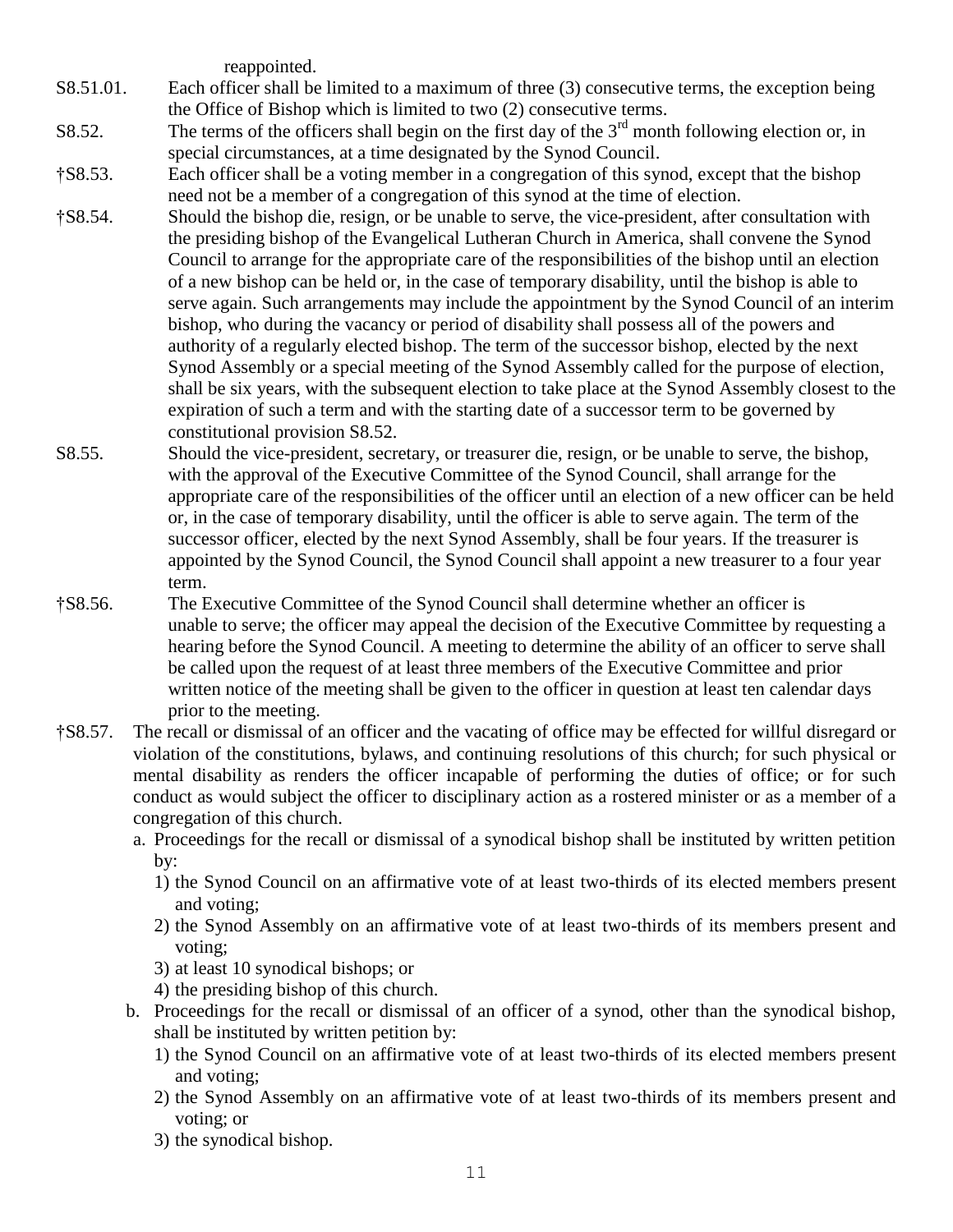- c. The petition shall be filed with the chair of the Committee on Appeals (in care of the secretary of the Evangelical Lutheran Church in America, 8765 West Higgins Road, Chicago, Illinois 60631) and shall set forth the specific charge or charges.
- d. Upon the filing of a written petition, the Executive Committee of the Synod Council may temporarily suspend the officer from service in the synod without prejudice, but with continuation of compensation, including benefits, if the officer is a salaried employee of the synod.
- e. In the case of alleged physical or mental incapacity of an officer of the synod, the procedures outlined in †S8.56. shall be followed, and such officer shall comply with the decision of the Synod Council. If such officer fails or refuses to comply, the Synod Council may proceed to petition for recall or dismissal as follows:
	- 1) the Synod Council will submit a written report of their findings and the basis of their decision to the Committee on Appeals.
	- 2) the Committee on Appeals, other than those who are disqualified, shall review the findings and decision of the Synod Council and by an affirmative vote of at least two-thirds of those present and voting may adopt the findings and grant the petition.
- f. If the synod officer is a minister of Word and Sacrament, grounds for recall or dismissal include those set forth in ELCA bylaw 20.21.01. and as defined under the process described in ELCA constitutional provisions 20.20. and 20.21. as grounds for discipline. If the officer is a minister of Word and Service, grounds for recall or dismissal include those set forth in ELCA bylaw 20.22.01. and as defined under the process described in ELCA constitutional provisions 20.20. and 20.21. as grounds for discipline.
- g. If the officer is a layperson, grounds for recall or dismissal include those set forth in ELCA bylaw 20.41.01. as grounds for discipline.
- h. If the case of alleged willful disregard or violation of the constitutions, bylaws, and continuing resolutions or of alleged conduct as would subject the officer to disciplinary action, the following procedures shall apply:
	- 1) the petition shall be referred to the Committee on Appeals, which shall function as the discipline hearing committee that shall conduct a hearing in accordance with the rules provided for in ELCA bylaw 20.21.16. except to the extent that those rules are in conflict with the provisions of this bylaw; and
	- 2) the members of the Committee on Appeals, other than those who are disqualified, may grant the petition by an affirmative vote of at least two-thirds of those present and voting.
- i. Written notice of a decision by the Committee on Appeals that the charges have been sustained shall be given to the affected officer and to the Synod Council, and the office shall be vacated.
- †S8.58. If the bishop is to be temporarily absent from the synod for an extended period, the bishop, with the consent of the Synod Council, may appoint as acting bishop for such period a minister of Word and Sacrament of this church. Except as limited by action of the Synod Council, an acting bishop shall possess all of the powers and authority of a regularly elected bishop other than authority to ordain or to authorize the ordination of properly approved candidates for ordination.

#### **Chapter 9. NOMINATIONS AND ELECTIONS**

- †S9.01. The Synod Assembly shall elect such officers of this synod and such other persons as the constitution and bylaws may require, according to procedures set forth in the bylaws. The Synod Assembly shall elect members of the Churchwide Assembly in accordance with bylaw 12.41.11. of the constitution and bylaws of the Evangelical Lutheran Church in America.
- †S9.02. In all elections by the Synod Assembly, other than for the bishop, a majority of the legal votes cast shall be necessary for election.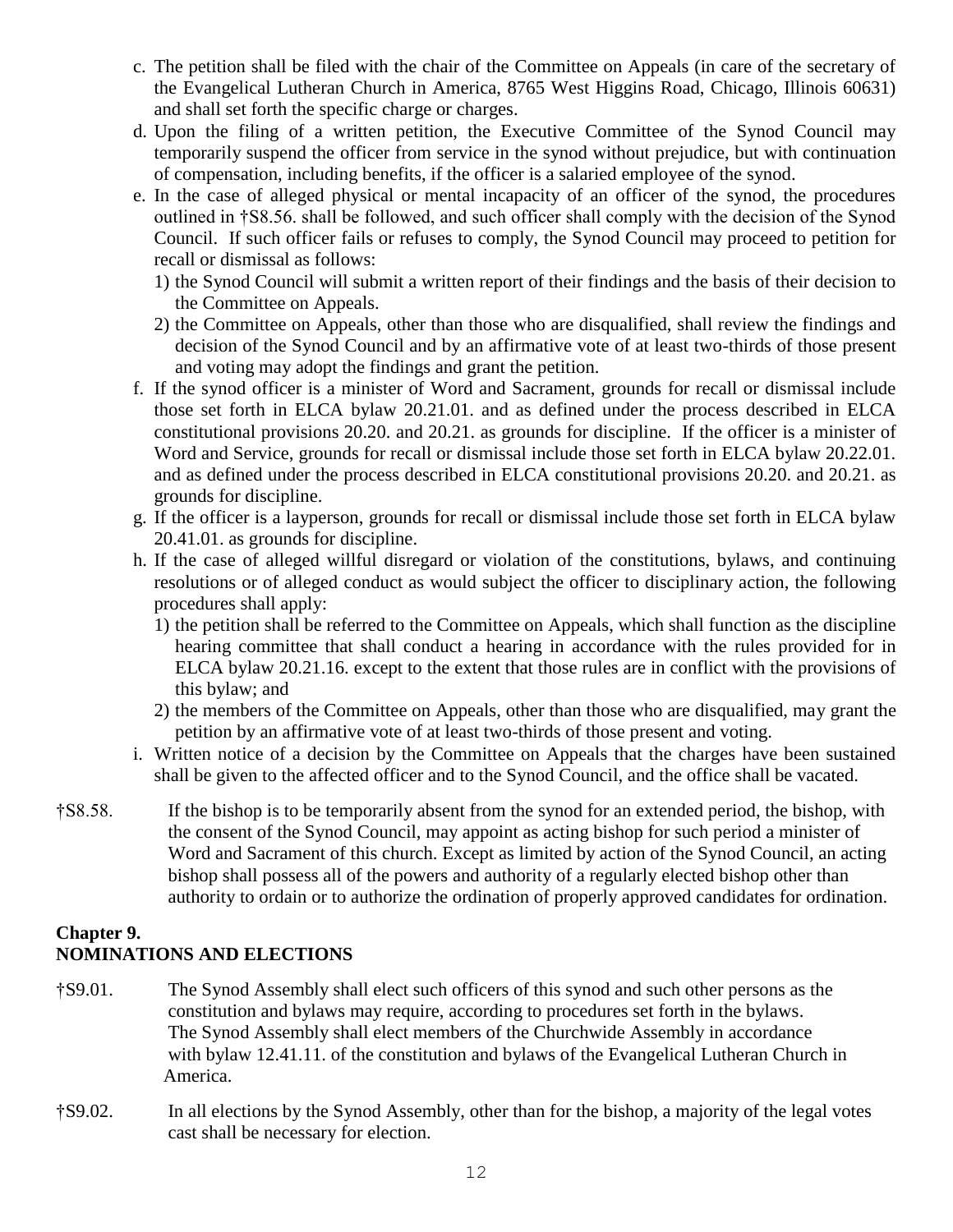- S9.03. There shall be a Nominating Committee consisting of ten members to serve for each regular meeting of the Synod Assembly. The Nominating Committee shall consist of two representatives from each Conference. They shall be elected by the Conference for a term of three years.
- S9.03.A87. Following the constituting convention of the Synod, the Synod Council shall review the Nominations and Election procedures for the Synod to assure inclusive representation in all areas and to determine procedures for filling vacancies.
- S9.03.B92. The Nominating Committee shall provide all pastors and congregational presidents a list of vacancies to be filled by election at the Synod Assembly and the nomination forms. The committee will hold its first meeting at least eight weeks before the Assembly. It shall nominate at least two persons for each position to be filled by election for the at large members of the Synod Council, and the at large members of the delegation to the Churchwide Assembly and the Synod Boards. It shall provide nominees for other Boards as instructed. It shall present to the Synod Assembly the Conference nominations for members of the Synod Council and the voting members to the Churchwide Assembly as well as other Conference nominations for various boards. The Nominating Committee shall be responsible to carry out the Synod policy for inclusiveness in its procedures. Additional nominations may be made from the floor for all elections originating with the Nominating Committee provided that the criteria for nominations is followed. Persons whose names appear on the slate will be notified by the committee to determine their ability and willingness to be part of the election process. Where necessary the Committee will make changes so that a certified slate may be given to the secretary of the Synod for publication in the bulletin of reports to the Assembly. Incumbency shall be indicated. At the Assembly when the Chair shall declare all nominations closed the secretary shall have the official ballots prepared showing the address and occupation of each nominee. Voting by ballot shall be required for positions in contest. Unopposed nominees may be declared elected by acclamation.
- S9.03.C14. Each Conference will nominate two (2) voting members for the ELCA Churchwide Assembly; the remaining number of voting members will be "at large" voting members, one of whom is the Bishop and one of whom is the Vice President. They shall be elected by the Synod Assembly. S9.04. The bishop shall be elected by the Synod Assembly. Three-fourths of the legal votes cast shall be necessary for election on the first ballot. If no one is elected, the first ballot shall be considered the nominating ballot. Three-fourths of the legal votes cast on the second ballot shall be necessary for election. The third ballot shall be limited to the seven persons (plus ties) who received the greatest number of legal votes on the second ballot, and two-thirds of the legal votes cast shall be necessary for election. The fourth ballot shall be limited to the three persons (plus ties) who receive the greatest number of legal votes on the third ballot, and 60% of the legal votes cast shall be necessary for election. On subsequent ballots a majority of the legal votes cast shall be necessary for election. These ballots shall be limited to the two persons (plus ties) who receive the greatest number of legal votes on the previous ballot.
- S9.04.01. Nominations for the office of bishop may be made by any voting member of the Synod Assembly through the Dean of the Conference to which the voting member's congregation belongs. Voting member nominations must be received by the Conference Dean no less than one hundred (100) days prior to the assembly at which the bishop is to be elected.
- S9.04.02. The Conference Dean shall determine that each person making a nomination is a voting member of the Synod Assembly and shall forward the nominations to the Synod Secretary no later than ninety (90) days prior to the assembly.
- S9.04.03. The Synod Secretary shall verify the eligibility of those nominated and notify them. Should anyone not be eligible or indicate unwillingness or inability to serve, the Secretary shall remove that name and notify the Conference Dean who submitted the name. The Synod Secretary shall secure uniform, brief biographical information from each for distribution prior to Conference Assemblies which shall elect their conference nominees.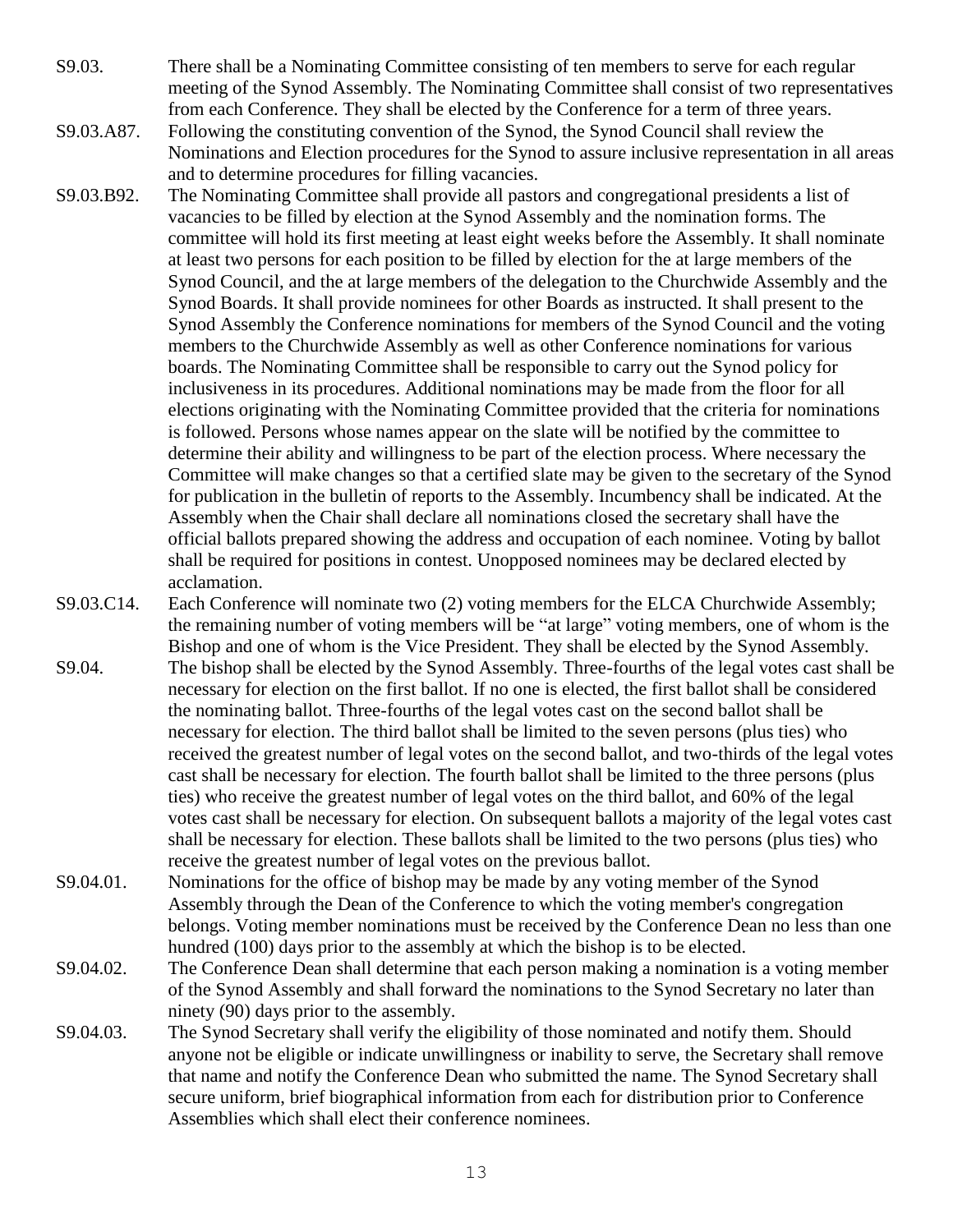- S9.04.04. All Conference Assemblies for the purpose of electing conference nominees shall meet at exactly the same time, at least sixty (60) days prior to the Synod Assembly. Synod officers shall determine, in consultation with the Conference Deans, the date and time. Each Conference Assembly shall elect up to three from the list of voting member nominations. The election is by majority vote as follows:
	- 1. Each voting member shall vote for one (1) nominee on each ballot. Speeches by nominees or on their behalf shall be allowed and each shall be limited to two (2) minutes in length.
	- 2. After the first ballot, the slate of nominees shall be reduced to not more than ten (10) of those receiving the highest number of votes. In the event of a tie for the tenth place, all those tied for tenth place will be included on the second ballot.
	- 3. Any nominee receiving a majority of the votes cast shall be declared and elected a conference nominee.
	- 4. An elected nominee shall be eliminated from subsequent ballots. If no one receives a majority, the nominee receiving the least number of votes shall be eliminated from the slate. This procedure continues until an election occurs. The ballot immediately following an election shall include the ten (10) names of the second ballot, less the elected nominees. This procedure is repeated until three (3) nominees are elected by a majority of the conference voting members.
	- 5. On each ballot after the first nominee is selected there shall be included the option to vote "no further nominations." A majority of such votes shall end the nominating process.
	- 6. The names of up to three (3) conference nominees elected by a majority from each Conference Assembly are tabulated by the synod officers. Up to five (5) conference nominees receiving the highest number of conference votes will be listed on the first nominating ballot for synodical bishop at the Synod Assembly. If there is a tie for position number five (5), there could be six (6) or more nominees.
- S9.04.05. Forums will be held throughout the synod to give these up to five (5) nominees, or more in case of a tie, an opportunity to speak and respond to questions from members of the synod. The Synod Secretary shall secure biographical data from these up to five (5) nominees or more, and shall distribute this data to congregations and those on the synod roster prior to the forums. Synod officers shall determine the number, dates and locations of the forums.
- S9.04.06. The names of the conference nominees shall be listed on the first ballot for synodical bishop at the Synod Assembly. Further nominations may be made on the first ballot by writing in the name of the person. Biographical information, like that which the Synod Secretary has provided for the conference nominees, shall be presented to the Secretary on behalf of any additional first ballot nominees. It will be duplicated and distributed to the voting members prior to the third ballot.
- S9.04.07. In response to Minnesota state statutes and in accordance with synod procedures, background checks will be required for all nominees or elected persons.
- S9.05. The Nominating Committee shall nominate at least one person for vice-president; additional nominations may be made from the floor.
- S9.06. The Synod Council shall nominate at least one person for secretary; additional nominations may be made from the floor.
- S9.07. If the treasurer is elected, the Synod Council shall nominate at least one person for treasurer; additional nominations may be made from the floor.
- S9.08. In all elections, except for the Bishop, the names of the persons receiving the highest number of legal votes, but not elected by a majority of the legal votes cast on a preceding ballot, shall be entered on the next ballot to the number of two for each vacancy unfilled. On any ballot when only two names appear, a majority of the legal votes cast shall be necessary for election.
- S9.09. The result of each ballot in every election shall be announced in detail to the assembly.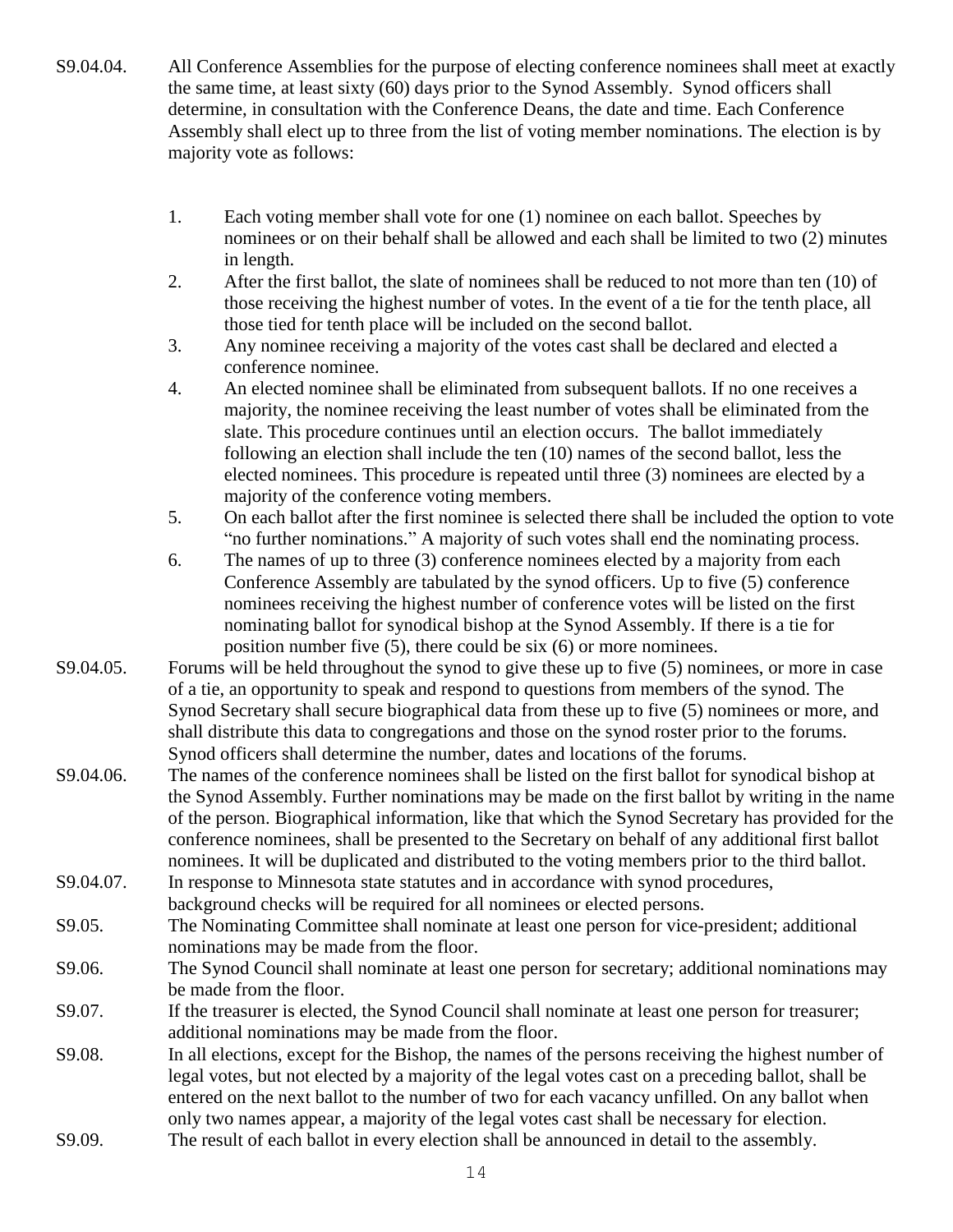- †S9.10. When notified by the secretary of this church, on behalf of the Nominating Committee of the Churchwide Assembly, the Synod Assembly shall nominate two persons in the specified categories for possible election by the Churchwide Assembly to the Church Council.
- S9.11. The Synod Council shall elect or appoint representatives to the steering committee of its region.
- †S9.12. Background checks and screening shall be required and completed for persons nominated as synodical officers prior to their election, if possible, or as soon as practical after their election. The specific procedures and timing of background checks and screening shall be determined by the Synod Council.

## **Chapter 10. SYNOD COUNCIL**

- †S10.01. The Synod Council consisting of the four officers of the synod, 10 to 24 other members, and at least one youth and at least one young adult, shall be elected by the Synod Assembly.
	- a. Each person elected to the Synod Council shall be a voting member of a congregation of this synod, with the exception of ministers on a roster of this synod who reside outside the territory of this synod. The process for election and the term of office when not otherwise provided shall be specified in the bylaws. A member of the Church Council of the Evangelical Lutheran Church in America, unless otherwise elected as a voting member of the Synod Council, may serve as an advisory member of the Synod Council with voice but not vote.
	- b. The term of office of members of the Synod Council, with the exception of the officers and the youth member, shall be three years.
- S10.01.01. In addition to the Officers of the Synod there shall be five laypersons, five clergy and five at large members, one of whom shall be a youth, one shall be a young adult and one shall be multicultural.
- S10.01.02. One lay person and one clergy shall be nominated by each conference for election to the Synod Council. The names of these nominees shall be submitted to the Nominating Committee for inclusion on the ballot.
- S10.01.03. All members of the Synod Council whose terms are not defined in the constitution and bylaws, shall be elected for a three (3) year term on a rotating basis which recognizes unexpired terms. These members of the Synod Council shall be limited to a maximum of two (2) consecutive terms. A majority of a term shall be considered a full term.
- †S10.02. The Synod Council shall be the board of directors of this synod and shall serve as its interim legislative authority between meetings of the Synod Assembly. It may make decisions which are not in conflict with actions taken by the Synod Assembly or which are not precluded by provisions of this constitution or the constitution and bylaws of the Evangelical Lutheran Church in America.
- S10.03. The functions of the Synod Council shall be to:
	- a. Exercise trusteeship responsibilities on behalf of this synod.
	- b. Recommend program goals and budgets to the regular meetings of the Synod Assembly.
	- c. Carry out the resolutions of the Synod Assembly.
	- d. Provide for an annual review of the roster of ministers of Word and Sacrament and the roster of ministers of Word and Service, receive and act upon appropriate recommendations regarding those persons whose status is subject to reconsideration and action under the constitution and bylaws of Evangelical Lutheran Church in America, and make a report to the Synod Assembly of the Synod Council's actions in this regard.
	- e. Issue letters of call to rostered ministers as authorized by Chapter 7 of the constitution and bylaws of the Evangelical Lutheran Church in America.
	- f. Fill vacancies until the next regular meeting of the Synod Assembly except as may otherwise be provided in the constitution or bylaws of this synod, and determine the fact of the incapacity of an officer of this synod.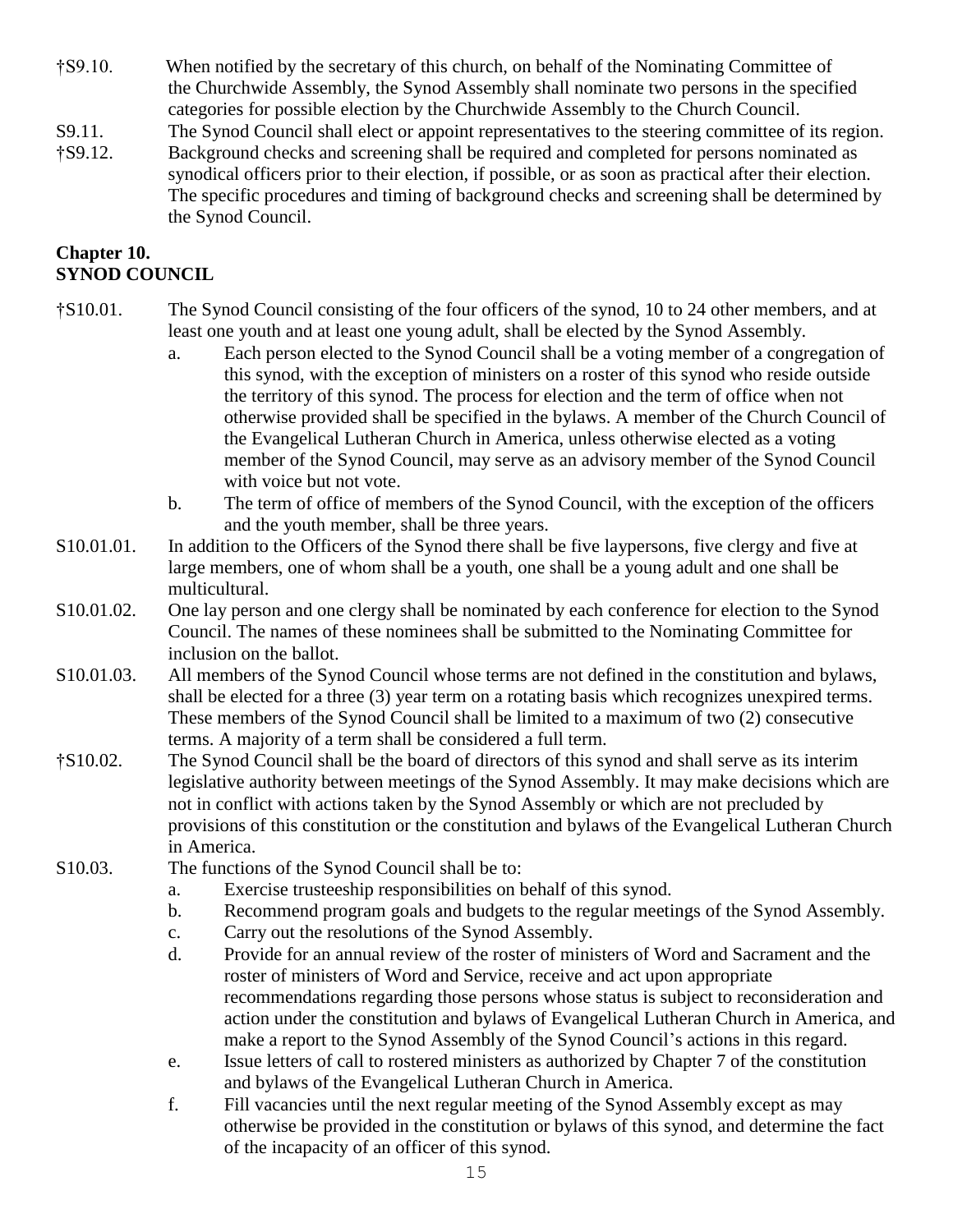- g. Report its actions to the regular meeting of the Synod Assembly.
- h. Perform such other functions as are set forth in the bylaws of this synod, or as may be delegated to it by the Synod Assembly.
- S10.03.A94. For vacancies where Synod Assembly has elected representation, Synod Council shall appoint a replacement to serve until the next Synod Assembly at which time an election will take place.
- S10.04. Any proposal to appropriate funds, whether by amendment to the budget or otherwise, which is presented to a meeting of the Synod Assembly without the approval of the Synod Council shall require a two-thirds vote for adoption.
- S10.05. No elected member of the Synod Council shall receive compensation for such service.
- S10.06. If a member of the Synod Council ceases to meet the requirements of the position to which she or he was elected, then the office filled by such member shall at once become vacant.
- S10.07. The composition of the Synod Council, the number of its members, and the manner of their selection, as well as the organization of the Synod Council, its additional duties and responsibilities, and the number of meetings to be held each year shall be as set forth in the bylaws.
- S10.07.01 To the extent permitted by state law, meetings of the Synod Council and its committees may be held electronically or by telephone conference, and notice of all meetings may be provided electronically.
- S10.07.A87. The responsibilities of the Synod Council shall be those appropriate to the function of the board of directors. Additional responsibilities may be assigned. The Council shall hold no fewer than three meetings each year.
- S10.07.B98. Upon two successive absences that have not been excused, a Synod Council member's position shall be declared vacant by the secretary of the synod who shall arrange for election by the Synod Council to fill the unexpired term.

#### **Chapter 11. COMMITTEES AND BOARDS (names of other organizational units)**

- †S11.01. There shall be an Executive Committee, a Consultation Committee, a Committee on Discipline, a Mutual Ministry Committee, an Audit Committee, and such other committees as this synod may from time to time determine. The duties and functions of such committees, or any other organizational units created by this synod, and the composition and organizational structure of such units, shall be as set forth in this constitution or in the bylaws or continuing resolutions, and shall be subject to any applicable provisions or requirements of the constitution and bylaws of the Evangelical Lutheran Church in America.
- †S11.02. The Consultation Committee of this synod shall consist of at least six persons and not more than 12 persons, of whom half shall be ministers of Word and Sacrament and half shall be lay persons, who shall each be elected by the Synod Assembly for a term of six years without consecutive reelection. The functions of the Consultation Committee are set forth in Chapter 20 of the *Constitution, Bylaws and Continuing Resolutions of the Evangelical Lutheran Church in America* and in Chapter 17 of this constitution. The size of the Consultation Committee, in accord with this provision, shall be defined in this synod's bylaws.
- S11.02.01. The Consultation Committee of this synod shall consist of 12 persons.
- †S11.03. The Committee on Discipline of this synod shall consist of 12 persons of whom six shall be ministers of Word and Sacrament and six shall be lay persons, who shall be elected by the Synod Assembly for a term of six years without consecutive reelection.
	- a. The functions of the Committee on Discipline of this synod are set forth in Chapter 20 of the *Constitution, Bylaws, and Continuing Resolutions of the Evangelical Lutheran Church in America*.
	- b. The Synod Council shall fill vacancies on the Committee on Discipline for any unexpired term.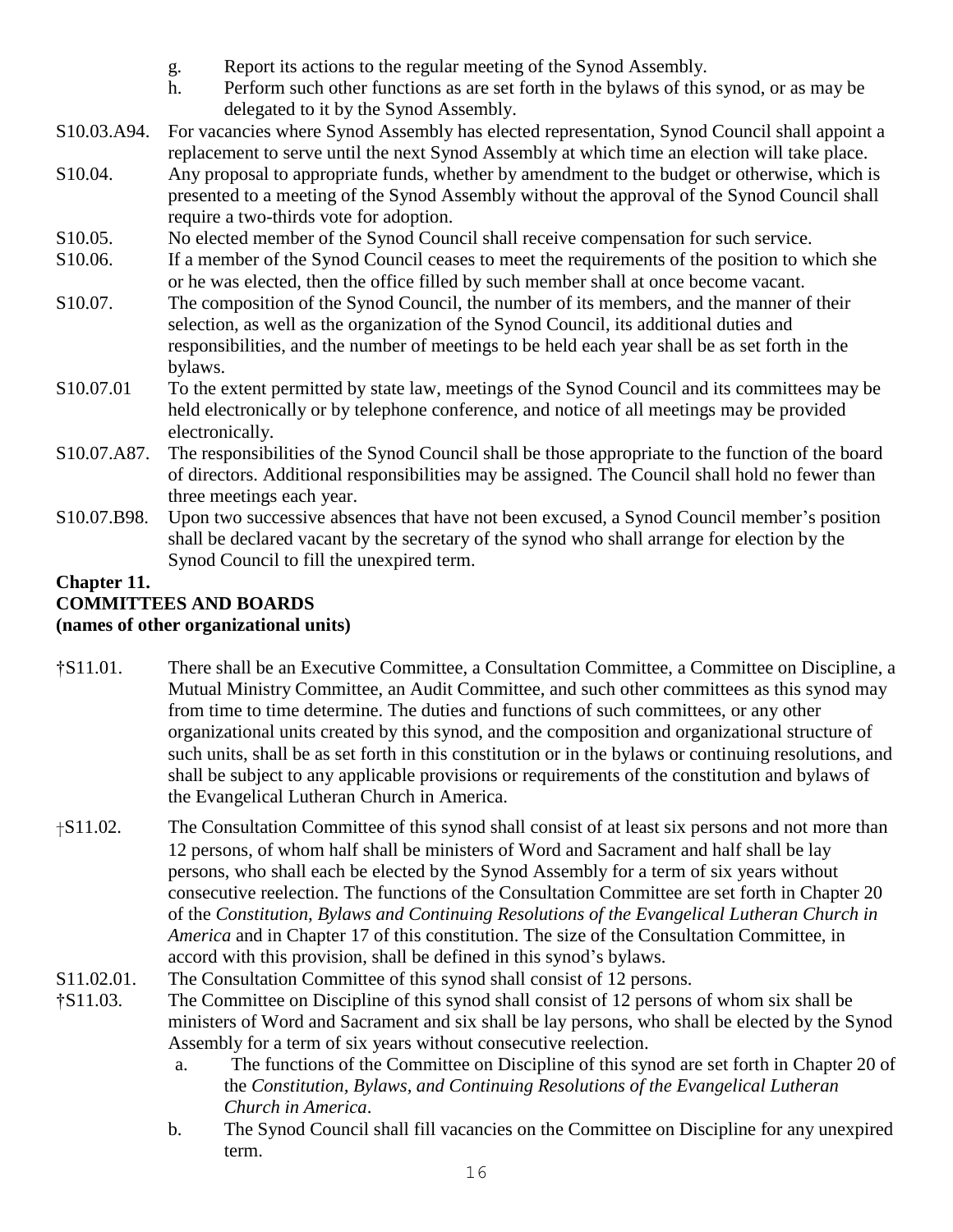- †S11.04. The Mutual Ministry Committee shall be appointed by the Executive Committee of the Synod Council to provide support and counsel to the bishop.
- S11.04.B97. One member of the Mutual Ministry Committee shall be the Vice President of the Synod.
- †S11.05. The Audit Committee of this synod shall consist of three to six persons, none of whom are members of the synod staff. Up to half of the committee members may be Synod Council members. The Audit Committee members shall be elected by the Synod Council for a term of three years and be eligible for re-election to a second consecutive three-year term. The terms of the Audit Committee members shall be staggered. The Audit Committee shall be responsible for assisting the Synod Council in fulfilling its general oversight of the synod's accounting, financial reporting, internal control systems, and external audit processes as provided in †S15.31.
- S11.06. There shall be a Personnel Committee. Members of this committee shall be appointed by the Synod Council.
- S11.06.01. The focus of the Personnel Committee will be personnel matters pertaining to the staff members of the Office of Bishop of the Northeastern Minnesota Synod. The responsibilities will include, but are not limited to, definition of staff responsibilities, job descriptions and related compensation issues.
- S11.06.02. The membership of the Personnel Committee shall number at least four (4) members, serving a maximum of two (2), three (3) year terms. The terms of committee members shall be staggered.
- S11.10. General Provisions
- S11.11. This synod shall in its bylaws or by continuing resolution establish a process to ensure that the members of its committees and other organizational units will be persons possessing the necessary knowledge and competence to be effective members of such units, and to meet the requirements of †S6.04.. With the exception of ordained ministers on roster of this synod who reside outside the territory of this synod, each member of a committee of this synod, or any other organization unit created by this synod, shall be a voting member of a congregation of this synod.

## **Chapter 12. CONFERENCES, CLUSTERS, COALITIONS, OR OTHER AREA SUBDIVISIONS**

- †S12.01. This synod may establish conferences, clusters, coalitions, area subdivisions, and networks as appropriate within its territory and in collaboration with other synods and partners as specified in the bylaws and continuing resolutions. The purpose of such groupings shall be to foster interdependent relationships for missional purposes among congregations, synods, the churchwide organization, and other partners.
- S12.01.A17. Congregations in the Northeastern Minnesota Synod shall be grouped as follows into conferences. Changes in conference alignment shall be made by the Synod Council in consultation with congregation and the Conferences involved.

## **LAKE SUPERIOR CONFERENCE**

| Community            | Congregation                | <b>Mailing Address</b> |
|----------------------|-----------------------------|------------------------|
| <b>Brookston</b>     | Immanuel                    | <b>Brookston</b>       |
| Canyon               | St. Peter's                 | Canyon                 |
| <b>Castle Danger</b> | Our Saviour's               | Two Harbors            |
| Culver               | Faith                       | Culver                 |
| Duluth               | Church of the Good Shepherd | Duluth                 |
|                      | Concordia                   | Duluth                 |
|                      | Elim                        | Duluth                 |
|                      | Faith                       | Duluth                 |
|                      | Family of God               | Duluth                 |
|                      | First                       | Duluth                 |
|                      | <b>French River</b>         | Duluth                 |
|                      |                             |                        |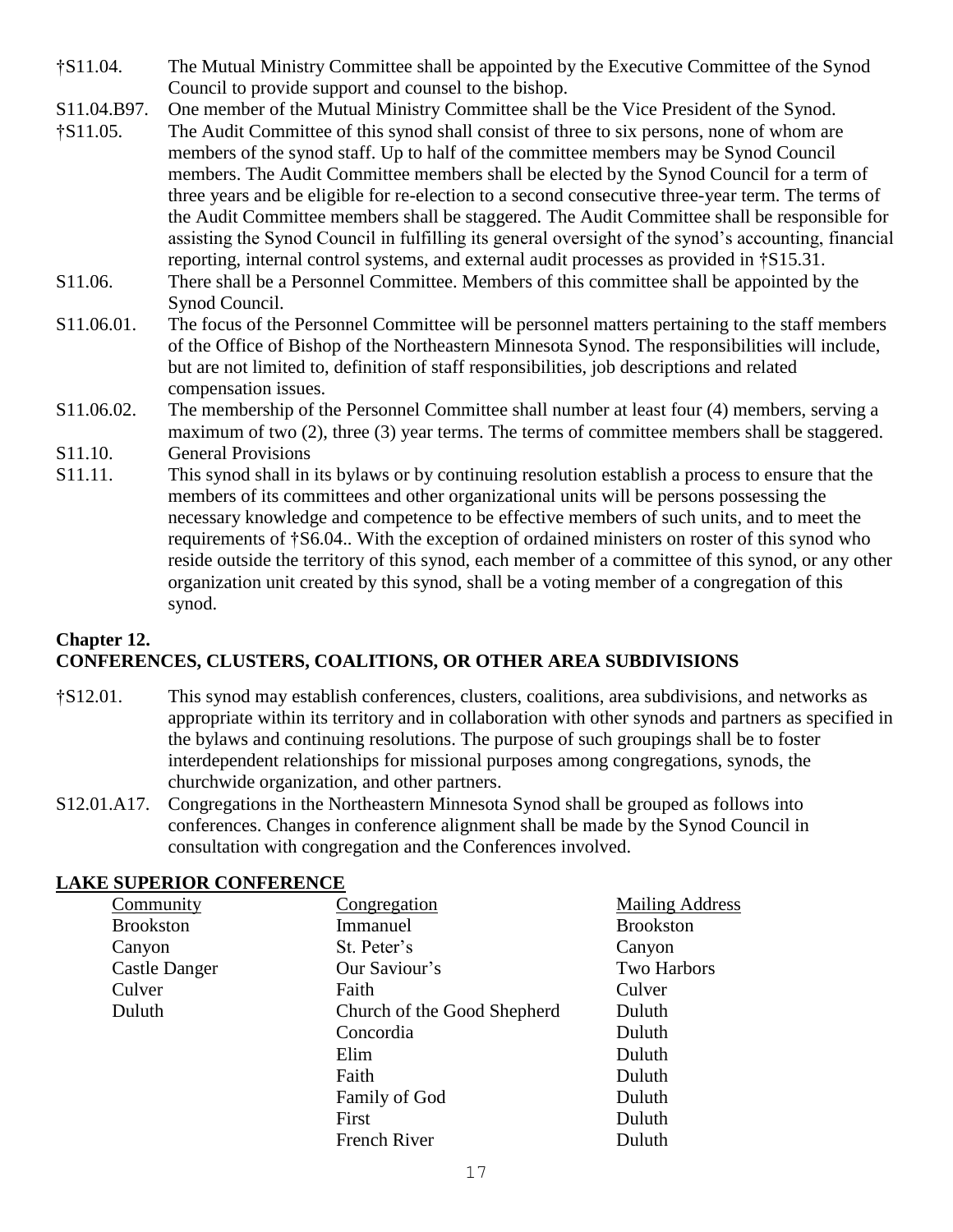|                              | Gloria Dei                     | Duluth                     |
|------------------------------|--------------------------------|----------------------------|
|                              | Grace                          | Duluth                     |
|                              | <b>Holy Cross</b>              | Duluth                     |
|                              | Kenwood                        | Duluth                     |
|                              | Our Savior's                   | Duluth                     |
|                              | Spirit of God                  | Duluth                     |
|                              | Trinity                        | Duluth                     |
|                              | Waters of Life                 | Duluth                     |
| Finland                      | <b>Baptism River Community</b> | Finland                    |
| <b>Grand Marais</b>          | Bethlehem                      | <b>Grand Marais</b>        |
| Hermantown                   | Salem                          | Hermantown                 |
| Hovland                      | Trinity                        | Hovland                    |
| Knife River                  | Knife River                    | Knife River                |
| Lutsen                       | Lutsen                         | Lutsen                     |
| Meadowlands                  | First                          | Meadowlands                |
| Proctor                      | United                         | Proctor                    |
| <b>Two Harbors</b>           | Bethlehem                      | <b>Two Harbors</b>         |
|                              | Emmanuel                       | Two Harbors                |
| Saginaw                      | St. John's                     | Saginaw                    |
| Twig                         | Bethlehem                      | Saginaw                    |
| <b>LAURENTIAN CONFERENCE</b> |                                |                            |
| Aurora                       | Our Savior's                   | Aurora                     |
| <b>Babbitt</b>               | Evangelical                    | <b>Babbitt</b>             |
| <b>Bear River</b>            | <b>Bear River</b>              | Cook                       |
| Buhl                         | First                          | <b>Buhl</b>                |
| Chisholm                     | Faith                          | Chisholm                   |
| Cook                         | Trinity                        | Cook                       |
| Ely                          | Grace                          | Ely                        |
| Eveleth                      | United in Christ               | Eveleth                    |
| Hibbing                      | First                          | Hibbing                    |
|                              | <b>Holy Trinity</b>            | Hibbing                    |
|                              | Our Savior's                   | Hibbing                    |
| Embarrass                    | Hope                           | Embarrass                  |
| <b>Hoyt Lakes</b>            | Faith                          | <b>Hoyt Lakes</b>          |
| <b>International Falls</b>   | First                          | <b>International Falls</b> |
|                              | Zion                           | <b>International Falls</b> |
| Iron                         | <b>Faith United</b>            | Iron                       |
| Keewatin                     | Cong. of the Good Shepherd     | Keewatin                   |
| Littlefork                   | Littlefork                     | Littlefork                 |
| Loman                        | Bethany                        | Loman                      |
| Mt. Iron                     | Messiah                        | Mt. Iron                   |
| Palo                         | St. Mark                       | Aurora                     |
| Silverdale                   | Silverdale                     |                            |
| Soudan                       | St. Paul's                     | Soudan                     |
| Toivola                      | Hope                           | Toivola                    |
| Tower                        | Immanuel                       | Tower                      |
| Virginia                     | Gethsemane                     | Virginia                   |
|                              | Our Savior's                   | Virginia                   |
|                              |                                |                            |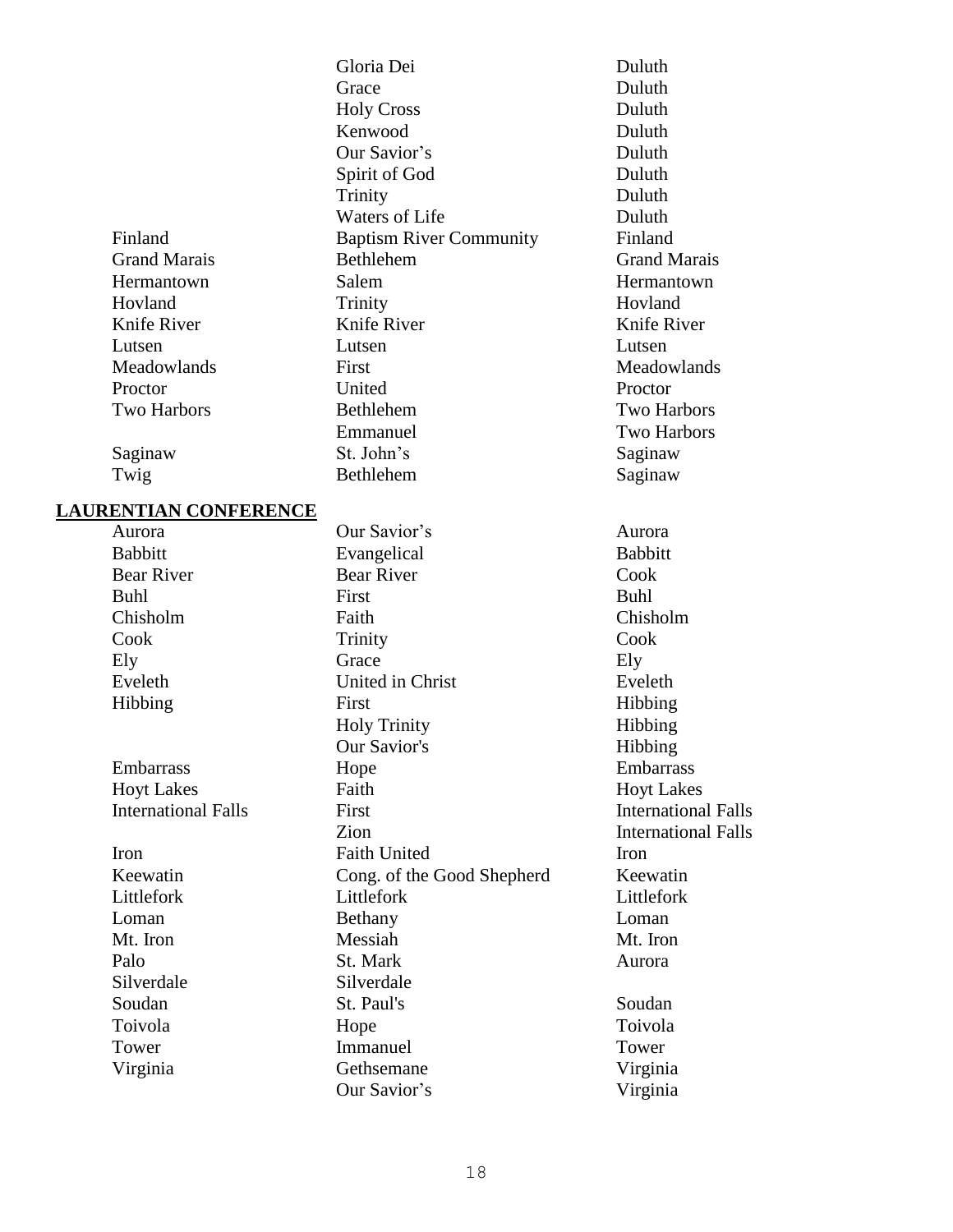#### **LIVING WATERS CONFERENCE**

| <b>Bigfork</b>              | <b>Grace Community</b> | <b>Bigfork</b>      |
|-----------------------------|------------------------|---------------------|
| <b>Bovey</b>                | Bethel-Trinity         | <b>Bovey</b>        |
| <b>Boy River</b>            | Zion                   | Longville           |
| <b>Cass Lake</b>            | Trinity                | <b>Cass Lake</b>    |
| Deer River                  | Bethany                | Deer River          |
|                             | Suomi Evangelical      | Deer River          |
| Effie                       | <b>Effie Fredheim</b>  | Effie               |
| <b>Federal Dam</b>          | <b>Our Savior</b>      | <b>Federal Dam</b>  |
| <b>Grand Rapids</b>         | St. Andrew's           | <b>Grand Rapids</b> |
| <b>Grand Rapids</b>         | Zion                   | <b>Grand Rapids</b> |
| Hackensack                  | St. Paul's             | Hackensack          |
| Jacobson                    | Carmel                 | Warba               |
| Longville                   | Salem                  | Longville           |
| Nashwauk                    | <b>Nashwauk</b>        | <b>Nashwauk</b>     |
| Outing                      | Our Savior's           | Outing              |
| Remer                       | Bethany                | Remer               |
| Talmoon                     | <b>Jesse Lake</b>      | Talmoon             |
| Walker                      | Hope                   | Walker              |
| Warba                       | <b>Bethel</b>          | Warba               |
|                             |                        |                     |
| <b>HEARTLAND CONFERENCE</b> |                        |                     |
| Aitkin                      | <b>Bethesda</b>        | Aitkin              |
|                             | Bethlehem              | Aitkin              |
|                             | First                  | Aitkin              |
|                             | St. John's             | Aitkin              |
| <b>Backus</b>               | Bethlehem              | <b>Backus</b>       |
| <b>Baxter</b>               | Lord of Life           | <b>Baxter</b>       |
| <b>Bock</b>                 | Emanuel                | <b>Bock</b>         |
| <b>Brainerd</b>             | <b>Bethel</b>          | <b>Brainerd</b>     |
|                             | Bethlehem              | <b>Brainerd</b>     |
|                             | First                  | <b>Brainerd</b>     |
|                             | Trinity                | <b>Brainerd</b>     |
| Crosslake                   | Crosslake              | Crosslake           |
| Cushing                     | Bethany                | Cushing             |
| Deerwood                    | Salem                  | Deerwood            |
| Garrison                    | Light of the Cross     | Garrison            |
| Hillman                     | Immanuel               | Hillman             |
| Isle                        | Faith                  | Isle                |
|                             | Holden                 | McGrath             |
| Leader                      | Swan Valley            | Motley              |
| <b>Little Falls</b>         | <b>Bethel</b>          | <b>Little Falls</b> |
| Little Falls                | <b>First English</b>   | Little Falls        |
| Malmo                       | Bethesda               | Isle                |
| McGrath                     | Zion                   | McGrath             |
| McGregor                    | Grace                  | McGregor            |
| Milaca                      | Trinity                | Milaca              |
| Milaca                      | Zion                   | Milaca              |
| <b>Nisswa</b>               | Church of the Cross    | <b>Nisswa</b>       |
| Onamia                      | Bethany                | Onamia              |
| Palisade                    | <b>Bethel</b>          | Palisade            |
|                             |                        |                     |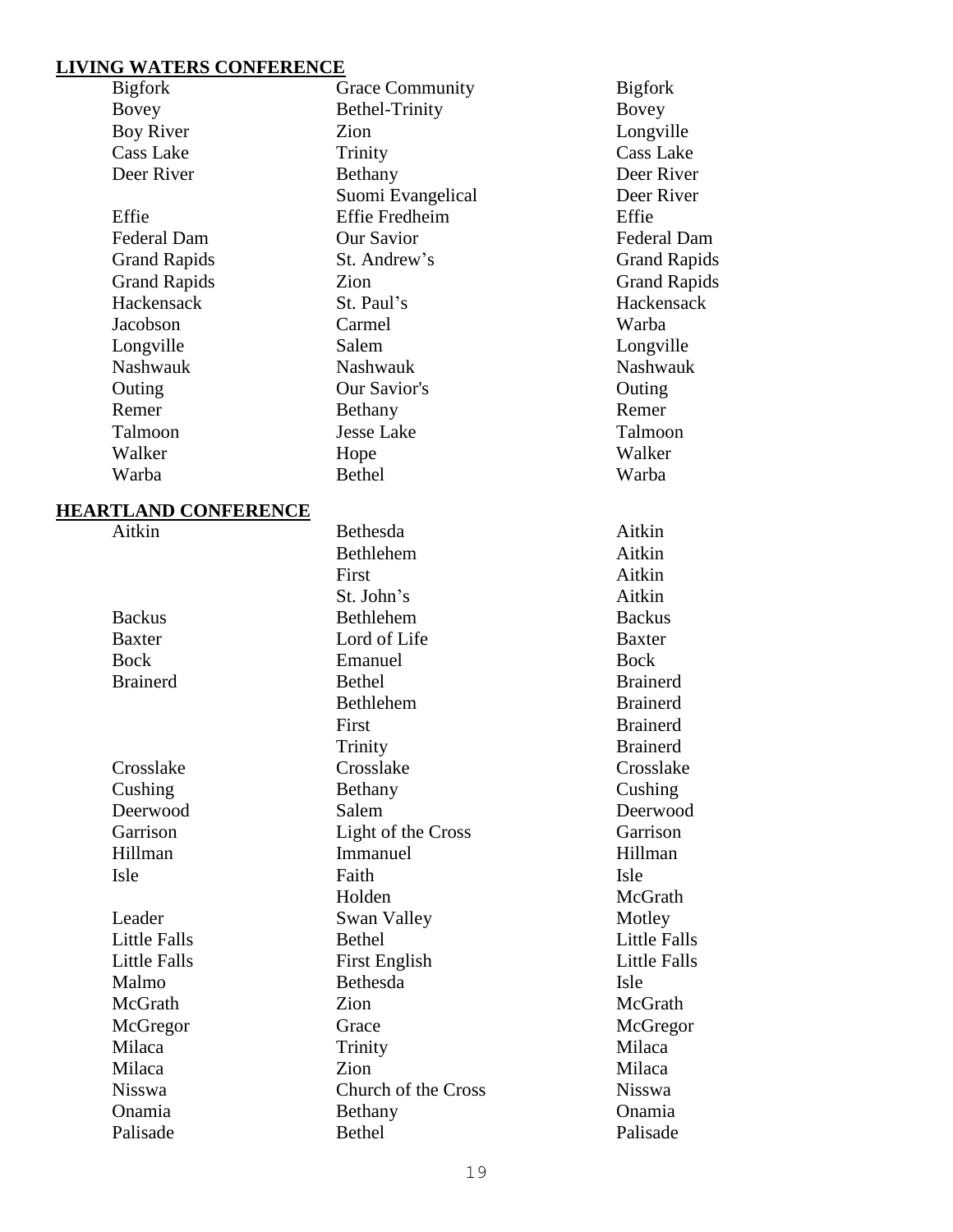| <b>Pequot Lakes</b>            | Our Savior's       | <b>Pequot Lakes</b> |
|--------------------------------|--------------------|---------------------|
| Pine River                     | First              | Pine River          |
|                                | Maple Hill         | Pine River          |
| Princeton                      | Trinity            | Princeton           |
|                                | Immanuel           | Princeton           |
| Swanburg                       | Faith              | Swanburg            |
| Upsala                         | Gethsemane         | Upsala              |
| <b>KETTLE RIVER CONFERENCE</b> |                    |                     |
| Askov                          | <b>Bethlehem</b>   | Askov               |
| Blackhoof                      | Elim               | <b>Barnum</b>       |
| <b>Bruno</b>                   | Trinity            | <b>Bruno</b>        |
| Carlton                        | Bethesda           | Carlton             |
| Cloquet                        | <b>Our Saviors</b> | Cloquet             |
|                                | Zion               | Cloquet             |
| Cloverdale                     | Zion               | Hinckley            |
| Cromwell                       | Bethany            | Cromwell            |
| Grasston                       | Hope               | Grasston            |
| Hinckley                       | First              | Hinckley            |
| Kerrick                        | Oak Lake           | Kerrick             |
| Mahtowa                        | Salem              | Mahtowa             |
| Markville                      | Zion               | Hinckley            |
| <b>Moose Lake</b>              | Hope               | Moose Lake          |
| Mora                           | Calvary            | Mora                |
|                                | Grace              | Mora                |
|                                | Immanuel           | Mora                |
| Pine City                      | Our Redeemer       | Pine City           |
| Sandstone                      | Emmanuel           | Sandstone           |
|                                | Grace              | Sandstone           |
| Wright                         | Bethlehem          | Cromwell            |

- S12.01.B87. The Synod Council shall be responsible for convening the Conference congregations to organize as a functioning part of the Synod. The Conference shall be organized with officers elected in such a manner that there is continuity as well as inclusiveness. Duties of the Conferences shall be defined in continuing resolutions. Wherever representation is desirable Conferences shall have the right to make nominations for positions such as the clergy and lay members of the Synod Council, such members as they may have as voting members to the Churchwide Assembly and others where appropriate. Duties and responsibilities within the Conference shall be defined and reviewed as necessary to help create a caring fellowship dedicated to cooperation in mission.
- S12.01.C88. Conferences have responsibilities for:
	- a. joint worship, inspiration, study and fellowship;
	- b. offering resources for congregational ministry;
	- c. fulfilling legislative responsibilities in the selection of representatives to synod councils, boards, or committees;
	- d. encouraging participation in and support for the entire mission of the church.
	- e. The conference shall not be a benevolence generating or collecting unit of the church except in special instances where the conference assumes responsibility for the support of a specific ministry within its geographic boundaries.
- S12.01.D93. There shall be a Conference Dean, a Conference Secretary, and Conference Treasurer. The positions of Conference Administrator and Conference Chaplain shall be optional for each Conference. The Conference Dean shall be clergy and the Conference Administrator shall be lay. The initial terms of the office shall be as follows: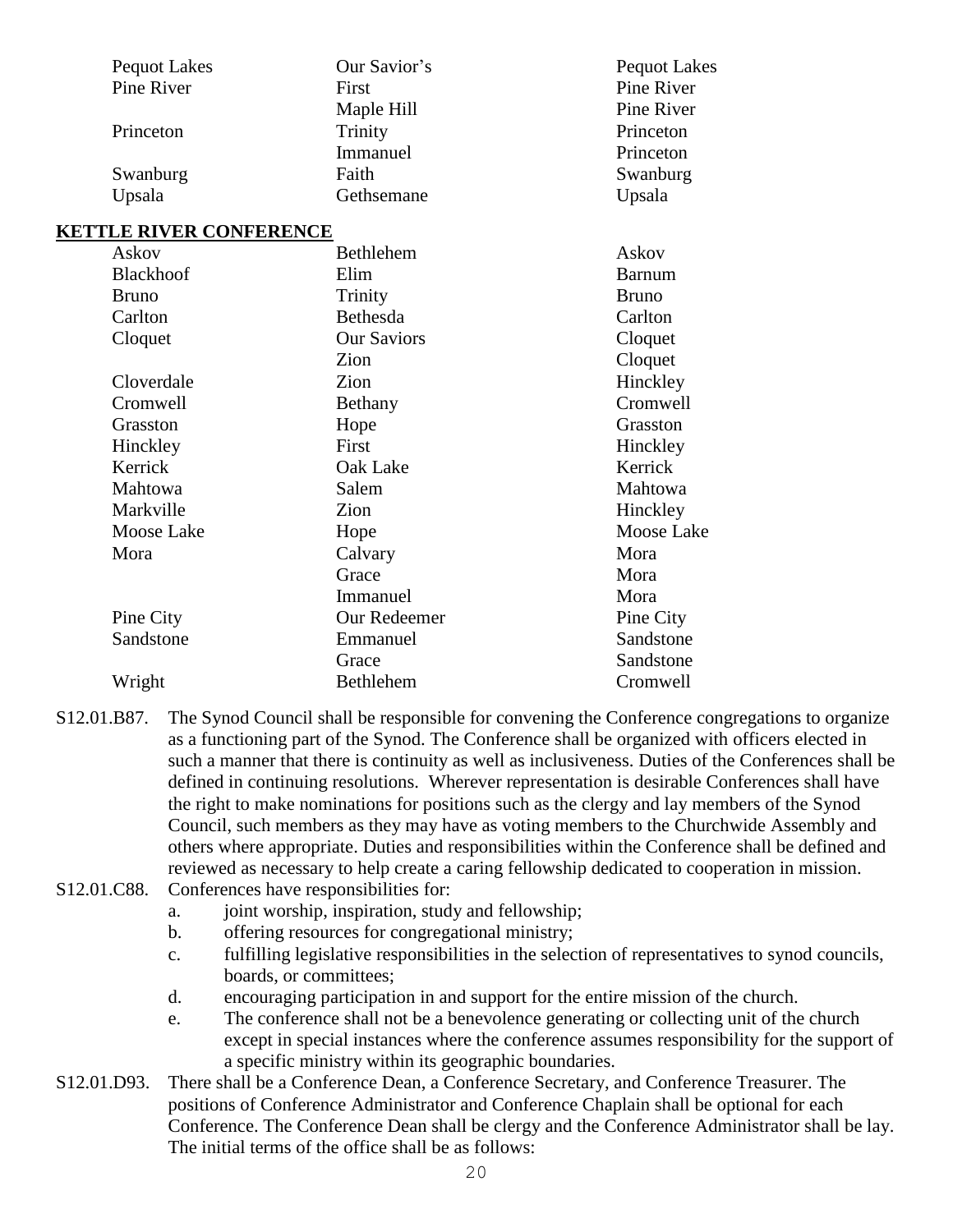Conference Dean - 3 years

Conference Administrator - 1 year

Conference Secretary - 2 years

Conference Treasurer - 3 years

As the initial terms expire, each will serve a 3-year term. These Conference positions shall be limited to a maximum of two (2) consecutive terms. One appointed officer: Conference

Chaplain. This position would be filled by appointment of Conference Cabinet.

S12.01.E88. Position Descriptions

Conference Dean - Clergy

- a. Provide a broad vision for ministry within the conference.
- b. Be a conference consultant to the Synod Bishop and staff.
- c. Be an official Conference presence at congregational and community events.
- d. Help to facilitate resolution of conflict with congregations.
- e. Provide pastoral care to clergy families with in the Conference.

\* Conference Administrator - Lay

- a. Chair and convene Conference Assemblies.
- b. Chair and convene Conference cabinet meetings.
- c. Coordinate on-going activities and programs within the Conference in consultation with the Conference Dean.
- d. Coordinate the use of resources available to conference in consultation with the Conference Dean.

Conference Secretary - Lay/Clergy

- a. Keep minutes of all meetings of Conference Assemblies and Conference cabinet meetings.
- b. Provide official communication within the Conference, and on behalf of the Conference.
- c. Forward an official copy of all Conference minutes to the Bishop=s office.
- d. Maintain a current list of all clergy, associates in ministry, and lay professionals within the Conference.

Conference Treasurer - Lay/Clergy

- a. Manage monies and accounts of the Conference.
- b. Manage a regular account with each congregation of the Conference and inform the congregations, at least once per year of the status of this account.
- c. Report to the Conference Assembly, the financial status of the Conference, and any financial activities.
- d. Report to the Conference Cabinet an on-going financial record of Conference finances. Conference Chaplain - Clergy
- e. Assist the Dean in pastoral care and spiritual direction to clergy and families within the Conference.
- f. Facilitate intentional spiritual growth with the Conference by organizing such experiences as prayer retreats, text studies, prayer groups, etc.
- In the event there is no Conference Chaplain, the responsibilities assigned to this position shall not be neglected by the Conference.

\*In the event there is no Conference Administrator, these responsibilities will be transferred to the Conference Dean.

#### S12.01.F88. Conference Cabinet

The Conference may establish a cabinet which has responsibility for planning the meetings and work of the conference. Membership of a cabinet could include conference officers, synod board/committee representatives of the conference and consultants called to meet for a specific purpose. Such a group may also include representatives of synod auxiliaries and the Women of the ELCA organizations.

S12.01.G88. The Conference will normally meet at least twice a year.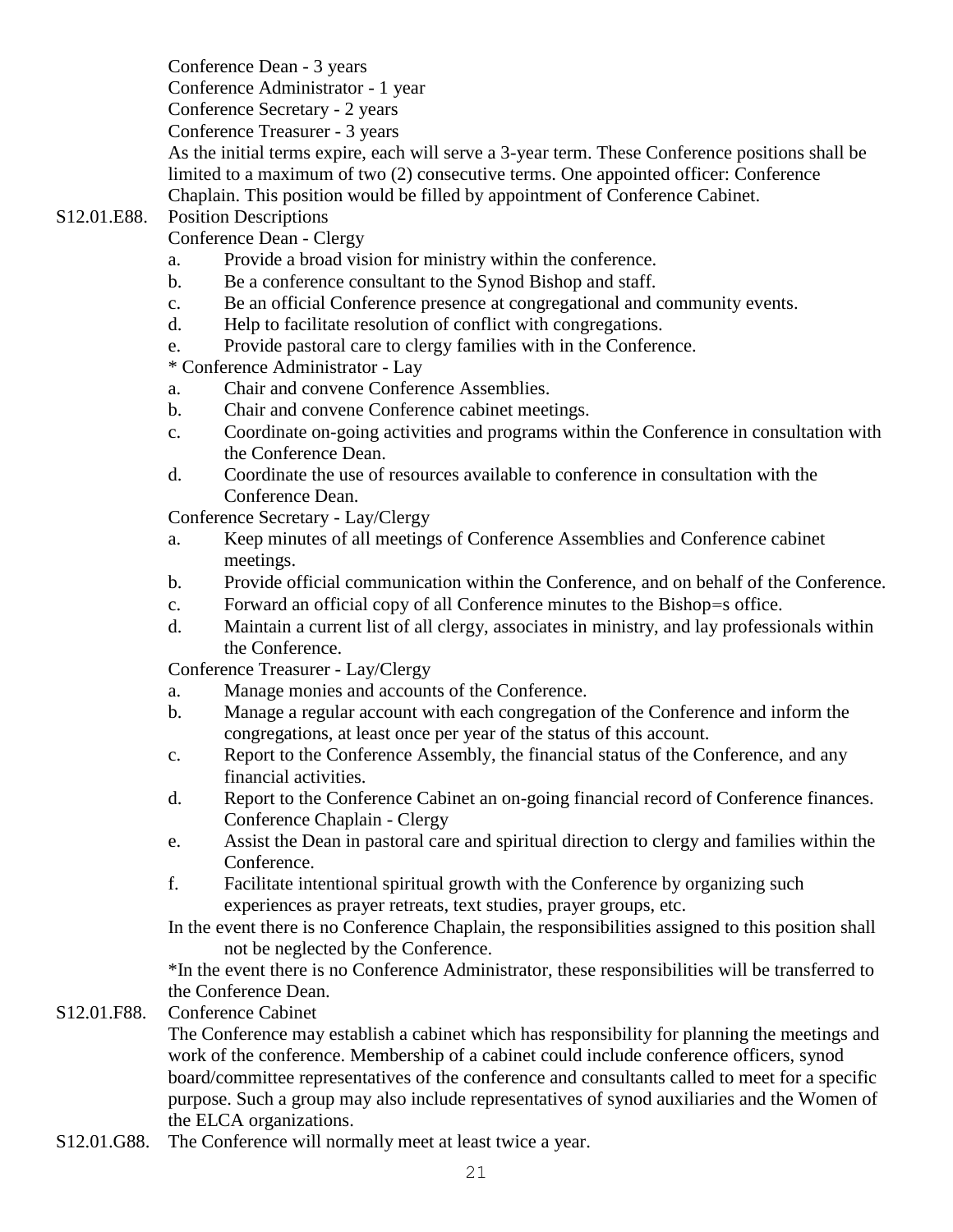S12.01.H88. Conferences may collect funds from congregations to support conference programs and meetings.

# S12.01.I88. Deans

A Dean shall be elected by the Conference and shall attend the meetings of the Committee of Deans and assist the Bishop with providing pastoral care and leadership to the congregations and rostered personnel of the synod.

S12.01.J88. Committee of Deans

- The Deans shall meet at least twice a year with the Bishop to coordinate the work and meetings of the conferences and consult on issues to be brought to the attention of the conferences. One representative of the Committee of Deans shall be an advisory member to each of the Synod Council meetings.
- S12.02. Meetings of the Conference Assembly shall be called and convened by the Conference Dean and/or Administrator. Details concerning the assembly, its meetings, membership, etc., shall be specified in the bylaws.
- S12.02.01. Notice of the time and place of all meetings of the Conference Assembly shall be given by the Conference Secretary to all rostered personnel and council presidents in the conference and to the synod staff.
- S12.02.02. All ordained ministers under call, all retired ordained ministers, and all associates in ministry shall be voting members at their respective Conference Assembly.
- S12.02.03. A minimum of two lay members elected or appointed by each congregation or congregational council, one of whom shall be male and one of whom shall be female, shall be voting members at their respective Conference Assembly.
- S12.02.04. All congregations having more than 500 confirmed members, shall be entitled to elect or appoint an additional voting member to their respective Conference Assembly, for each additional 500 confirmed members or major fraction thereof.
- S12.02.05. The Bishop of this synod or the person(s) so designated by the Bishop shall have voice but not vote at the meetings of the Conference Assembly.
- S12.02.06. Proxy and absentee voting shall not be permitted for any business of the Conference Assembly.
- S12.02.07. Robert's Rules of Order, latest edition, shall govern parliamentary procedure of the Conference Assembly.

#### **Chapter 13. CONGREGATIONS**

- †S13.01. Each congregation, except those certified as congregations of the Evangelical Lutheran Church in America by the uniting churches, prior to being listed in the register of congregations of this synod, shall adopt the *Model Constitution for Congregations* or one acceptable to this synod, which is not in contradiction to the constitution and bylaws of the Evangelical Lutheran Church in America.
	- a. New congregations. A congregation newly formed by this church and any congregation seeking recognition and reception by this church shall:
		- 1) Accept the criteria for recognition and reception as a congregation of this church, fulfill the functions of the congregation, and accept the governance provisions as provided in Chapter 9 of the ELCA constitution and bylaws.
		- 2) Adopt governing documents that include fully and without alterations the Preamble, Chapter 1, where applicable, and all required provisions of Chapters 2, 3, 4, 5, 6, 7, 8, 9, 15, 16, 17, 18, and 19 in *the Model Constitution for Congregations* consistent with requirements of the constitution, bylaws, and continuing resolutions of this church. Bylaws and continuing resolutions, appropriate for inclusion in these chapters and not in conflict with these required provisions in the *Model Constitution for Congregations*, the constitution of this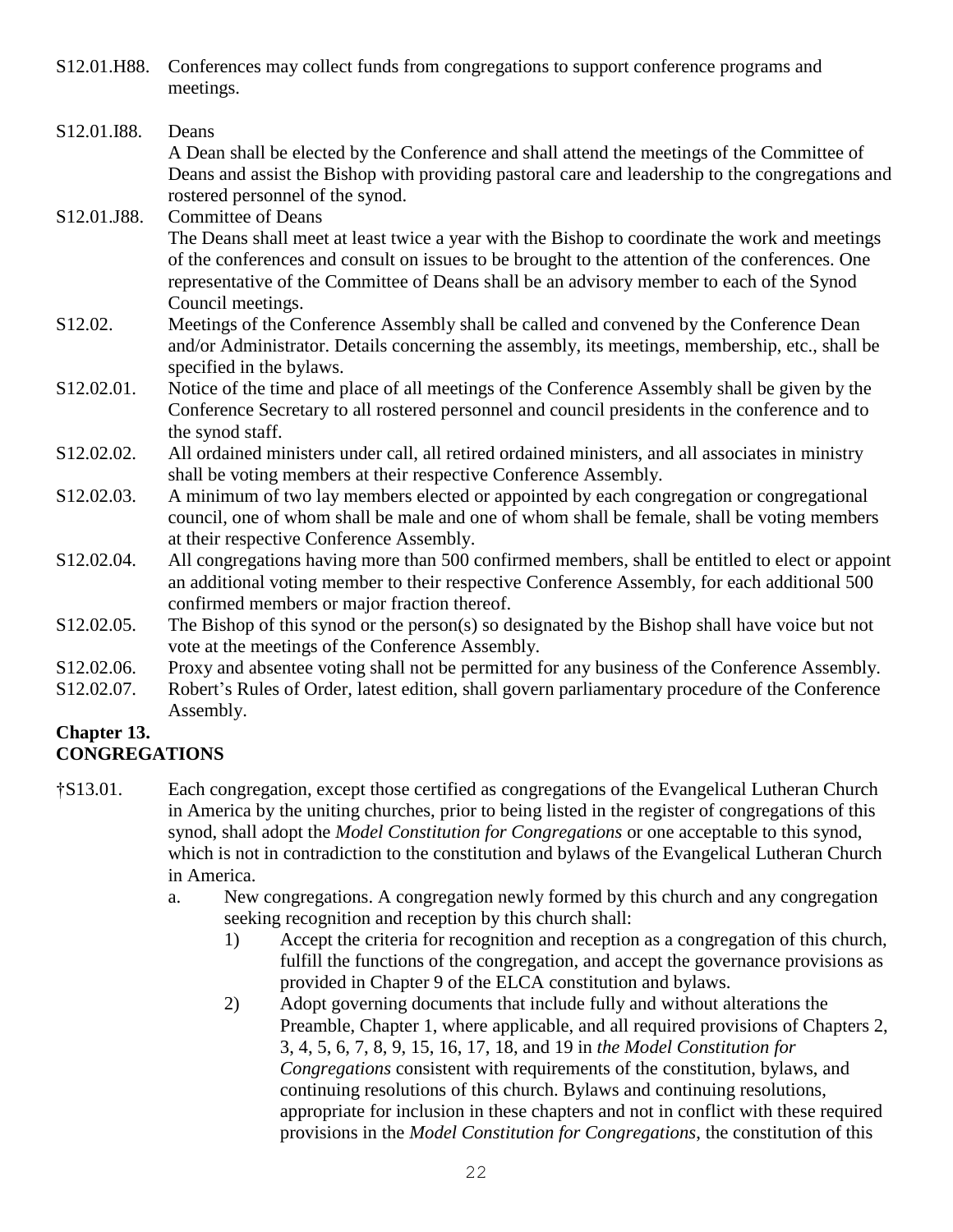synod, or the *Constitution, Bylaws and Continuing Resolutions of the Evangelical Lutheran Church in America*, may be adopted as described in Chapter 16 and 18 of the *Model Constitution for Congregations*.

- 3) Accept the commitments expected of all congregations of the ELCA as stated in \*C6.01., \*C6.02., and \*C6.03. of the Model Constitution for Congregations.
- b. Congregations from another church body. If a congregation is a member of another church body, the leaders of the congregation first should consult with the appropriate authorities of that church body before taking action to leave its current church body. After such consultation, leaders of the congregation should make contact with the ELCA synod bishop or staff where the congregation is located.
- c. Recognition and reception. Recognition and reception into this church of transferring or independent congregations by the Evangelical Lutheran Church in America is based on the judgment of this synod and action by this synod through the Synod Council and Synod Assembly. The synod bishop shall provide for prompt reporting of such additions to the secretary of this church for addition to the register of congregations.
- †S13.02. It shall be the responsibility of each congregation of this synod annually to choose from among its voting members laypersons to serve as members of the Synod Assembly as well as persons to represent it at meetings of any conference, cluster, coalition, or other area subdivision of which it is a member. The number of persons to be elected by each congregation and other qualifications shall be prescribed in guidelines established by this synod.
- S13.11. When a rostered minister resigns, the Congregation Council shall receive the letter of resignation, report it to the congregation, and at once notify the bishop of this synod.
- S13.12. A congregation under financial obligation to its former rostered minister shall make satisfactory settlement of obligation before calling a successor.
- †S13.19. A congregation considering a relocation shall confer with the bishop of the synod in which it is territorially located and the appropriate unit of the churchwide organization before any steps are taken leading to such action. The approval of the Synod Council shall be received before any such action is effected.
- †S13.20. A congregation considering development of an additional site to be used regularly for worship shall confer with the bishop of the synod in which it is territorially located and the appropriate unit of the churchwide organization before any steps are taken leading to such action.
- S13.21. The alignment of congregations in pastoral charges, and all alterations in any alignment, shall be subject to approval by the Synod Assembly or by the Synod Council.
- †S13.22. Each congregation of the Evangelical Lutheran Church in America within the territory of this synod, except those which are in partnership with the Slovak Zion Synod, shall establish and maintain a relationship with this synod.
- †S13.23. Provision 9.71. of the ELCA constitution shall govern the relationship of this synod and a congregation of this synod regarding the property of the congregation. This synod may transfer or convey property to a congregation of the synod, subject to restrictions accepted by the congregation, including provision that if the Synod Council, in its sole and exclusive discretion, determines (1) that the property is not being used to serve the mission and ministry needs of this church, or (2) that the congregation has transferred, encumbered, mortgaged, or in any way burdened or impaired any right, title, or interest in the property without the prior approval of the Synod Council, then title to the property shall revert to the synod, and the congregation, upon written demand, shall reconvey the property to the synod.
- S13.24. If any congregation of this synod has disbanded, or if the members of a congregation agree that it is no longer possible for it to function as such, or if it is the opinion of the Synod Council that the membership of a congregation has become so scattered or so diminished in numbers as to make it impractical for such a congregation to fulfill the purposes for which it was organized or that it is necessary for this synod to protect the congregation's property from waste and deterioration, the Synod Council, itself or through trustees appointed by it, may take charge and control of the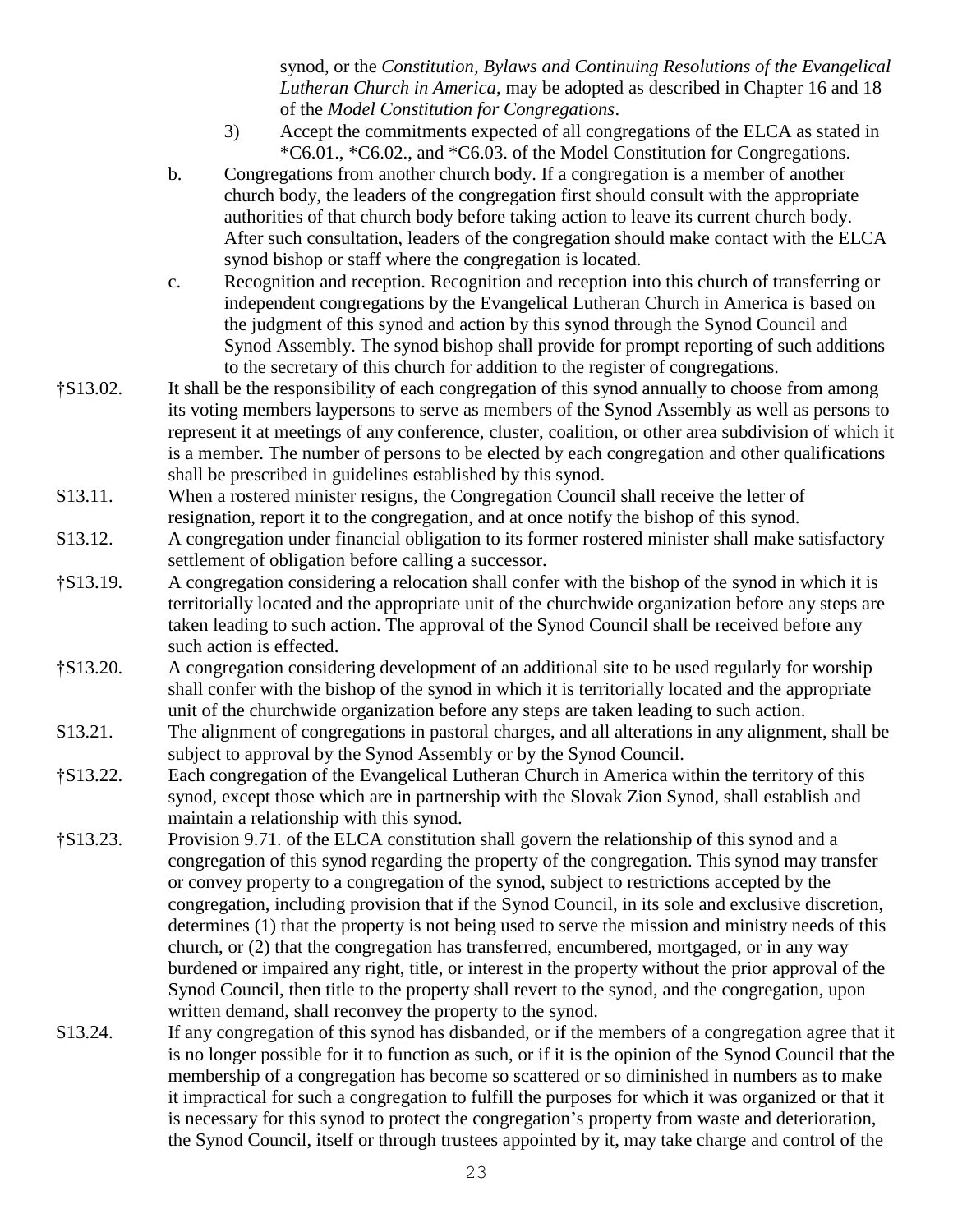property of the congregation to hold, manage, and convey the same on behalf of this synod. The congregation shall have the right to appeal the decision to the Synod Assembly.

- S13.25. This synod may temporarily assume administration of a congregation upon its request or with its concurrence.
- S13.30. **Discipline**
- †S13.31. Congregations and members of congregations are subject to discipline in accordance with the provisions of Chapter 20 of the ELCA constitution and bylaws.

# S13.40. **Synodically Authorized Worshiping Communities**

S13.41. Authorized worshiping communities, acknowledged under criteria, policies, and procedures approved by the Church Council of the Evangelical Lutheran Church in America, shall accept and adhere to the Confession of Faith and Statement of Purpose of this church, shall be served by leadership under the criteria of this church, and shall be subject to the discipline of this church.

# **Chapter 14.**

# **ROSTERED MINISTERS**

- S14.10. Ministers of Word and Sacrament
- †S14.11. The time and place of the ordination of those persons properly called to congregations or non-congregational service of this synod shall be authorized by the bishop of this synod.
- †S14.12. Consistent with the faith and practice of the Evangelical Lutheran Church in America,
	- a. Every minister of Word and Sacrament shall:
		- 1) preach the Word;
		- 2) administer the sacraments;
		- 3) conduct public worship;
		- 4) provide pastoral care;
		- 5) seek out and encourage qualified persons to prepare for the ministry of the Gospel;
		- 6) impart knowledge of this church and its wider ministry though distribution of its communications and publications;
		- 7) witness to the Kingdom of God in the community, in the nation and abroad; and
		- 8) speak publicly to the world in solidarity with the poor and oppressed, calling for justice and proclaiming God's love for the world.
	- b. Each pastor with a congregational call shall, within the congregation:
		- 1) offer instruction, confirm, marry, visit the sick and distressed, and bury the dead;
		- 2) relate to all schools and organizations of the congregation;
		- 3) install regularly elected members of the Congregation Council; and
		- 4) with the council, administer discipline; and
		- 5) endeavor to increase the support given by the congregation to the work of ELCA churchwide organization and of this synod.
- S14.13. The pastor (a) shall keep accurate parochial records of all baptisms, confirmations, marriages, burials, communicants, members received, members dismissed, or members excluded from the congregation, (b) shall submit a summary of such statistics annually to this synod, and (c) shall become a member of the congregation upon receipt and acceptance of the letter of call. In a parish of multiple congregations, the pastor shall hold membership in one of the congregations.
- S14.14. Whenever members of a congregation move a distance that regular attendance at its services becomes impractical, it shall be the duty of the pastor to commend them, upon their consent, to the pastoral care of a Lutheran congregation nearer to their place of residence.
- S14.15. Each minister of Word and Sacrament on the roster of this synod shall submit a report of his or her ministry to the bishop of this synod at least 90 days prior to each regular meeting of the Synod Assembly.
- †S14.16. When a congregation of this church desires to call a pastor or a candidate for the ministry of Word and Sacrament of this church: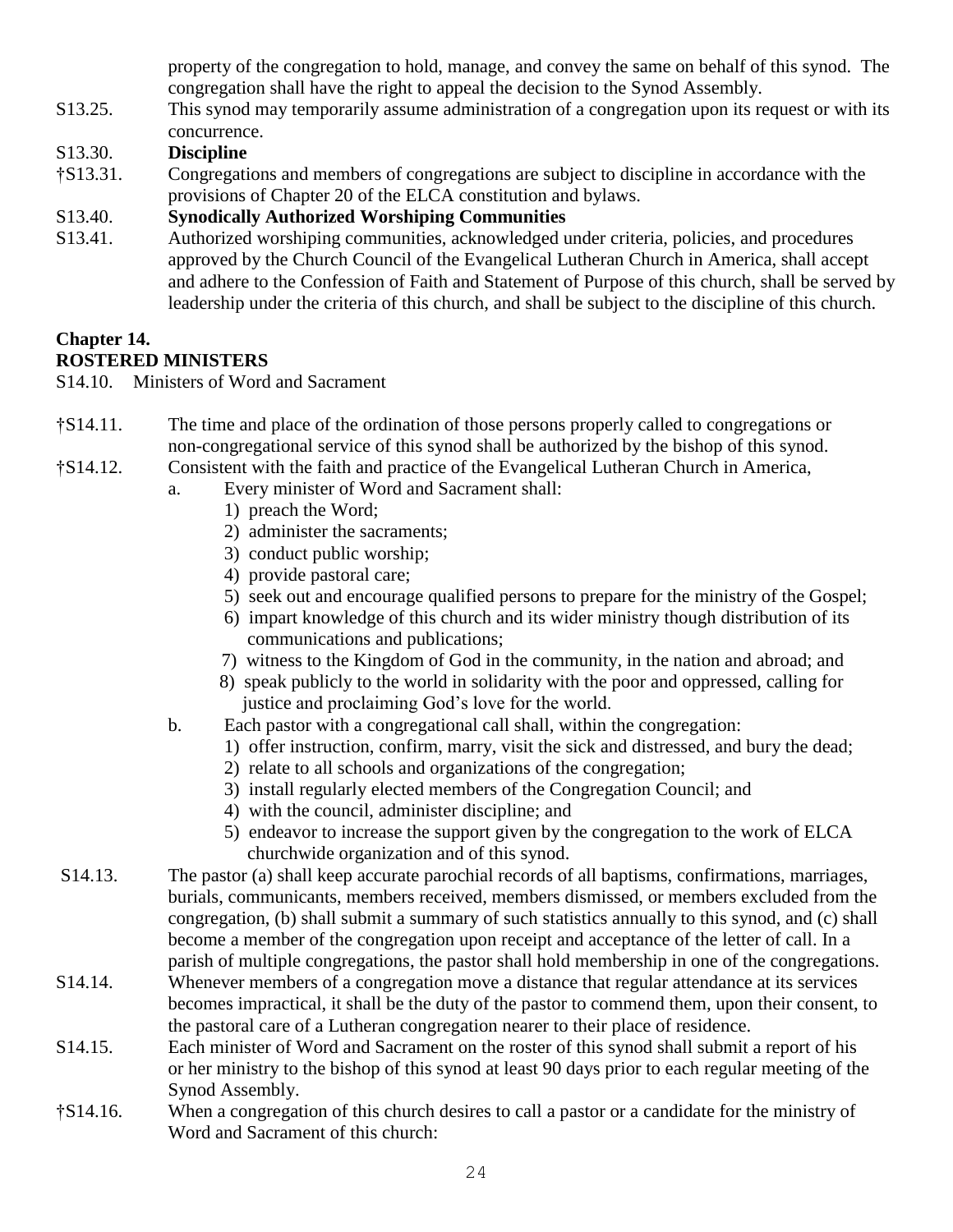- a. Each congregation of this synod shall consult the bishop of this synod before taking any steps leading to the extending of a call to a prospective pastor.
- b. For issuance of a letter of call to a pastor or candidate by a congregation of this synod in accord with ELCA constitutional provision 7.41., a two-thirds vote shall be required of voting members of the congregation present and voting at a meeting regularly called for the purpose of issuing such a call.
- c. When the congregation has voted to issue a call to a prospective pastor, the letter of call shall be submitted to the bishop of this synod for the bishop's signature.
- S14.17. No minister of Word and Sacrament shall accept a call without first conferring with the bishop of this synod. A minister of Word and Sacrament shall respond with an answer of acceptance or declination to a letter of call within thirty days of receipt of such call. In exceptional circumstances with the approval of the bishop of this synod and the chair of the Congregational Council of the congregation issuing the call, additional time may be granted to respond to a letter or call.
- †S14.18. The provisions for termination of the mutual relationship between a minister of Word and Sacrament and a congregation shall be as follows:
	- a. The call of a congregation, when accepted by a pastor, shall constitute a continuing mutual relationship and commitment which shall be terminated only by death or, following consultation with the synodical bishop and for the following reasons:
		- 1) mutual agreement to terminate the call or the completion of a call for a specific term;
		- 2) resignation of the pastor, which shall become effective, unless otherwise agreed, no later than 30 days after the date on which it was submitted;
		- 3) inability to conduct the pastoral office effectively in that congregation in view of local conditions;
		- 4) physical or mental incapacity of the pastor;
		- 5) suspension of the pastor through discipline for more than three months;
		- 6) resignation or removal of the pastor from the roster of ministers of Word and Sacrament of this church;
		- 7) termination of the relationship between this church and the congregation;
		- 8) dissolution of the congregation or the termination of a parish arrangement; or
		- 9) suspension of the congregation through discipline for more than six months.
	- b. When allegations of physical disability or mental incapacity of the pastor under paragraph a.4) above, or ineffective conduct of the pastoral office under paragraph a.3) above, have come to the attention of the bishop of this synod,
		- 1) the bishop in his or her sole discretion may investigate such conditions personally together with a committee of two rostered ministers and one lay person, or
		- 2) when such allegations have been brought to the synod's attention by an official recital of allegations by the congregation council or by a petition signed by at least one-third of the voting members of the congregation, the bishop personally shall investigate such conditions together with a committee of two rostered ministers and one layperson.
	- c. In case of alleged physical disability or mental incapacity under paragraph a.4) above, the bishop's committee shall obtain and document competent medical opinion concerning the pastor's condition. When a disability or incapacity is evident to the committee, the bishop of this synod may declare the pastorate vacant. When the pastorate is declared vacant, the Synod Council shall list the pastor on the roster of ministers of Word and Sacrament as disabled. Upon removal of the disability and restoration of the pastor to health, the bishop shall take steps to enable the pastor to resume the ministry, either in the congregation last served or in another appropriate call.
	- d. In the case of alleged local difficulties that imperil the effective functioning of the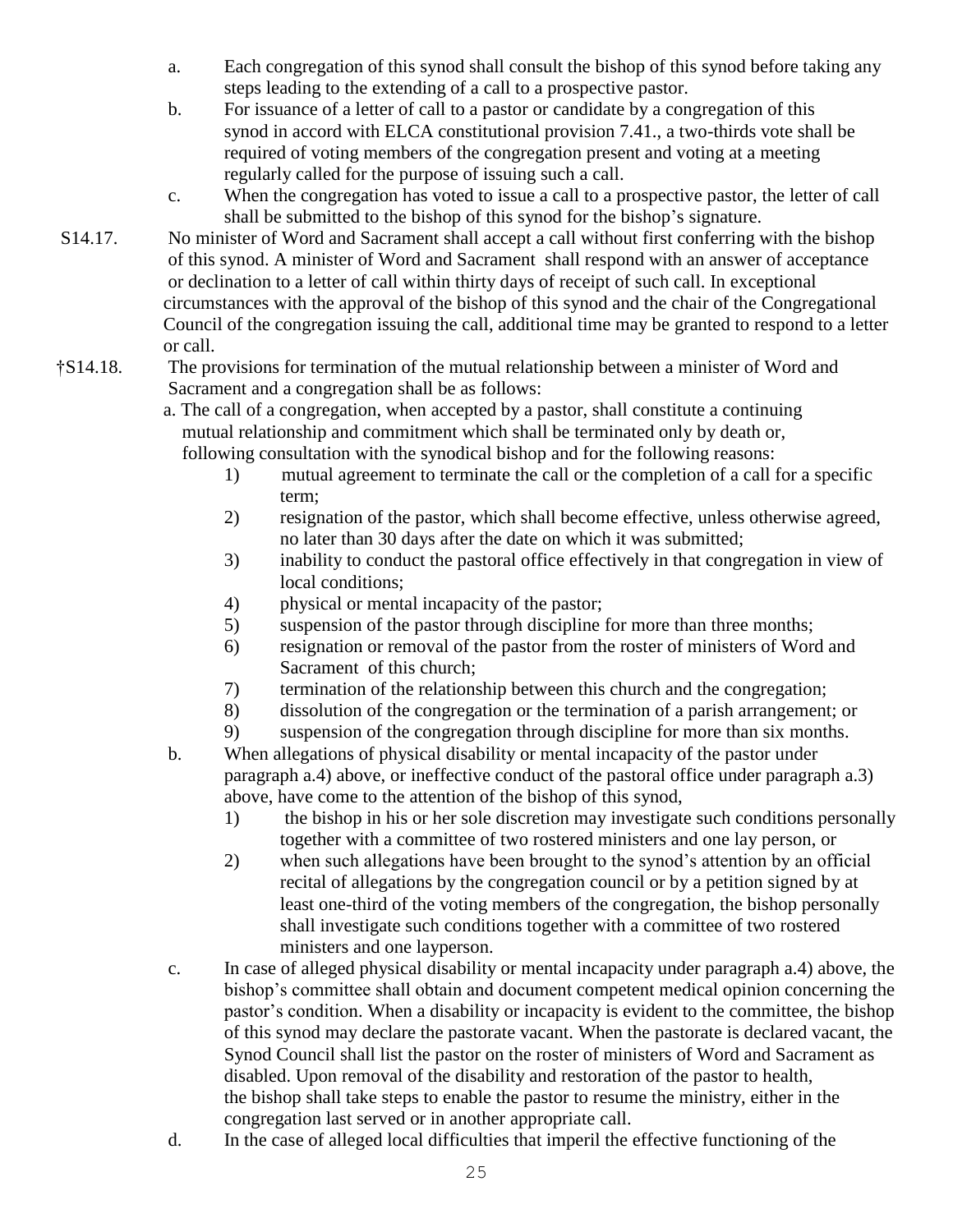congregation under paragraph a.3) above, the bishop's committee shall endeavor to hear from all concerned persons, after which the bishop together with the committee shall present their recommendations first to the pastor and then to the congregation. The recommendations of the bishop's committee must address whether the pastor's call should come to an end and, if so , may suggest appropriate severance arrangements. The committee may also propose other actions that should be undertaken by the congregation and by the pastor, if appropriate. If the pastor and congregation agree to carry out such recommendations, no further action need be taken by the synod.

- e. If either party fails to assent to the recommendations of the bishop's committee concerning the pastor's call, the congregation may dismiss the pastor only at a legally called meeting after consultation with the bishop, either (a) by a two-thirds vote of the voting members present and voting where the bishop and the committee did not recommend termination of the call, or (b) by a majority vote of the voting members present and voting where the bishop and the committee recommended termination of the call.
- f. If, in the course of proceedings described in paragraph c. or paragraph d. above, the bishop's committee concludes that there may be grounds for disciplinary action, the committee shall make recommendations concerning disciplinary action in accordance with the provisions of this church's constitution, bylaws, and continuing resolutions.
- †S14.19. Ministers of Word and Sacrament shall respect the integrity of the ministry of the congregations which they do not serve and shall not exercise ministerial functions therein unless invited to do so by the pastor, or if there is no duly called pastor, then by the interim pastor in consultation with the Congregation Council.
- †S14.21. The parochial records of all baptisms, confirmations, marriages, burials, communicants, members received, members transferred or dismissed, members who have become inactive, or members excluded from the congregation shall be kept accurately and permanently. They shall remain the property of each congregation. At the time of the closure of a congregation, such records shall be sent to the regional archives. The secretary of the congregation shall attest to the bishop of this synod that such records have been placed in his/her hands in good order by the departing pastor before:

a. installation in another call, or

b. approval of a request for change in roster status.

†S14.22. The pastor shall make satisfactory settlement of all financial obligations to a former congregation before:

a. installation in another call, or

b. approval of a request for change in roster status

- †S14.23. During service to a congregation, an interim pastor shall have the rights and duties in the congregation of a regularly called pastor. The interim pastor and any rostered minister who may assist shall refrain from exerting influence in the selection of a pastor. Upon completion of service, the interim pastor shall certify to the bishop of this synod that the parochial records, for the period for which the interim pastor was responsible, are in order.
- †S14.24. With the approval of the synodical bishop expressed in writing, which sets forth a clear statement of the purpose to be served by such a departure from the normal rule of permanency of the call as expressed in †S14.18., a congregation may call a pastor for a specific term of years. Details of such calls shall be in writing setting forth the purpose and conditions involved. Prior to the completion of term, the bishop of this synod or a representative of the bishop shall meet with the pastor and representatives of the congregation for a review of the call. Such call may also be terminated before its expiration in accordance with the provisions of †S14.18.
- S14.25. All ministers of Word and Sacrament under a call shall attend meetings of the Synod Assembly, and the pastors of congregations shall also attend the meetings of the conference, cluster, coalition, or other area subdivision to which the congregation belongs.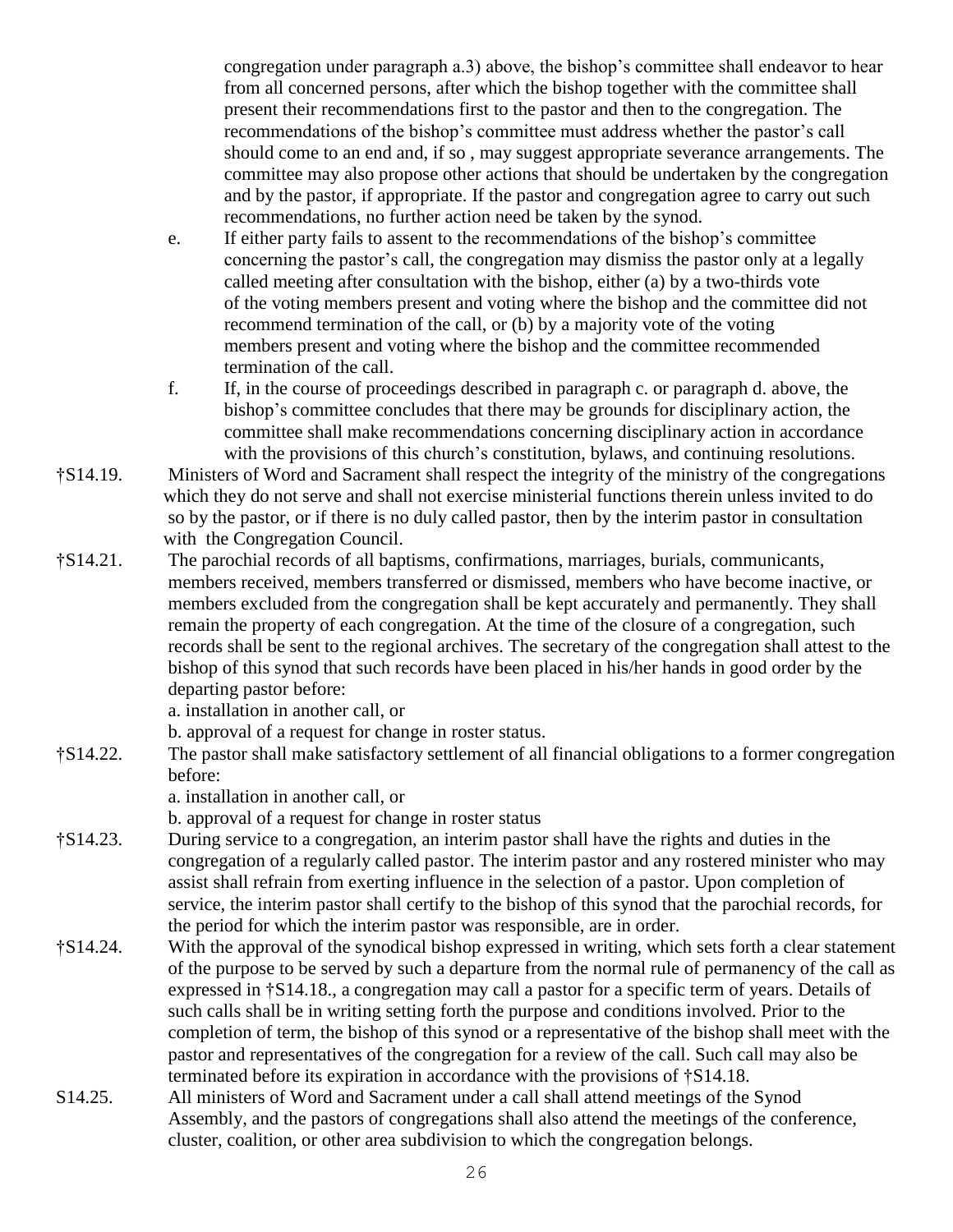- S14.30. Ministers of Word and Service
- †S14.31. The time and place of the consecration of those persons properly called to congregations or non-congregational service of this synod shall be authorized by the bishop of this synod.
- †S14.32. Consistent with the faith and practice of the Evangelical Lutheran Church in America, every Minister of Word and Service shall:
	- a. Be rooted in the Word of God, for proclamation and service;
	- b. Advocate a prophetic diakonia that commits itself to risk-taking and innovative service on the frontiers of the Church's outreach, giving particular attention to the suffering places in God's world;
	- c. Speak publicly to the world in solidarity with the poor and oppressed, calling for justice and proclaiming God's love for the world, witnessing to the realm of God in the community, the nation, and abroad;
	- d. Equip the baptized for ministry in God's world that affirms the gifts of all people;
	- e. Encourage mutual relationships that invite participation and accompaniment of others in God's mission;
	- f. Practice stewardship that respects God's gift of time, talents, and resources;
	- g. Be grounded in a gathered community for ongoing diaconal formation;
	- h. Share knowledge of the ELCA and its wider ministry of the gospel, and advocate for the work of all expressions of this church; and
	- i. Identify and encourage qualified persons to prepare for ministry of the gospel.
- S14.33. The minister of Word and Service shall become a member of the congregation upon receipt and acceptance of the letter of call. In a parish of multiple congregations, the minister of Word and Service shall hold membership in one of the congregations.
- S14.34. Each minister of Word and Service on the roster of this synod shall submit a report of his or her ministry to the bishop of the synod at least 90 days prior to each regular meeting of the Synod Assembly.
- †S14.41**.** When a congregation of this church desires to call a minister of Word and Service or a candidate for the ministry of Word and Service of this church:
	- a. Each congregation of this synod shall consult the bishop of this synod before taking any steps leading to the extending of a call to a prospective minister of Word and Service.
	- b. For issuance of a letter of call to a minister of Word and Service or candidate by a congregation of this synod in accord with ELCA constitutional provision 7.71., a two-thirds vote shall be required of members of the congregation present and voting at a meeting regularly called for the purpose of issuing such a call.
	- c. When the congregation has voted to issue a call to a prospective minister of Word and Service , the letter of call shall be submitted to the bishop of this synod for the bishop's signature.
- S14.42. No minister of Word and Service shall accept a call without first conferring with the bishop of this synod. A minister of Word and Service shall respond with an answer of acceptance or declination to a letter of call within 30 days of receipt of such call. In exceptional circumstances with the approval of the bishop of this synod and the chair of the Congregation Council of the congregation issuing the call, an additional 15 days may be granted to respond to a letter of call.
- †S14.43. a. The call of a congregation, when accepted by a minister of Word and Service, shall constitute a continuing mutual relationship and commitment which shall be terminated only by death or, following consultation with the synodical bishop, for the following reasons:
	- 1) mutual agreement to terminate the call or the completion of a call for a specific term;
	- 2) resignation of the minister of Word and Service, which shall become effective, unless otherwise agreed, no later than 30 days after the date on which it was submitted;
	- 3) inability to conduct the office effectively in that congregation in view of local conditions;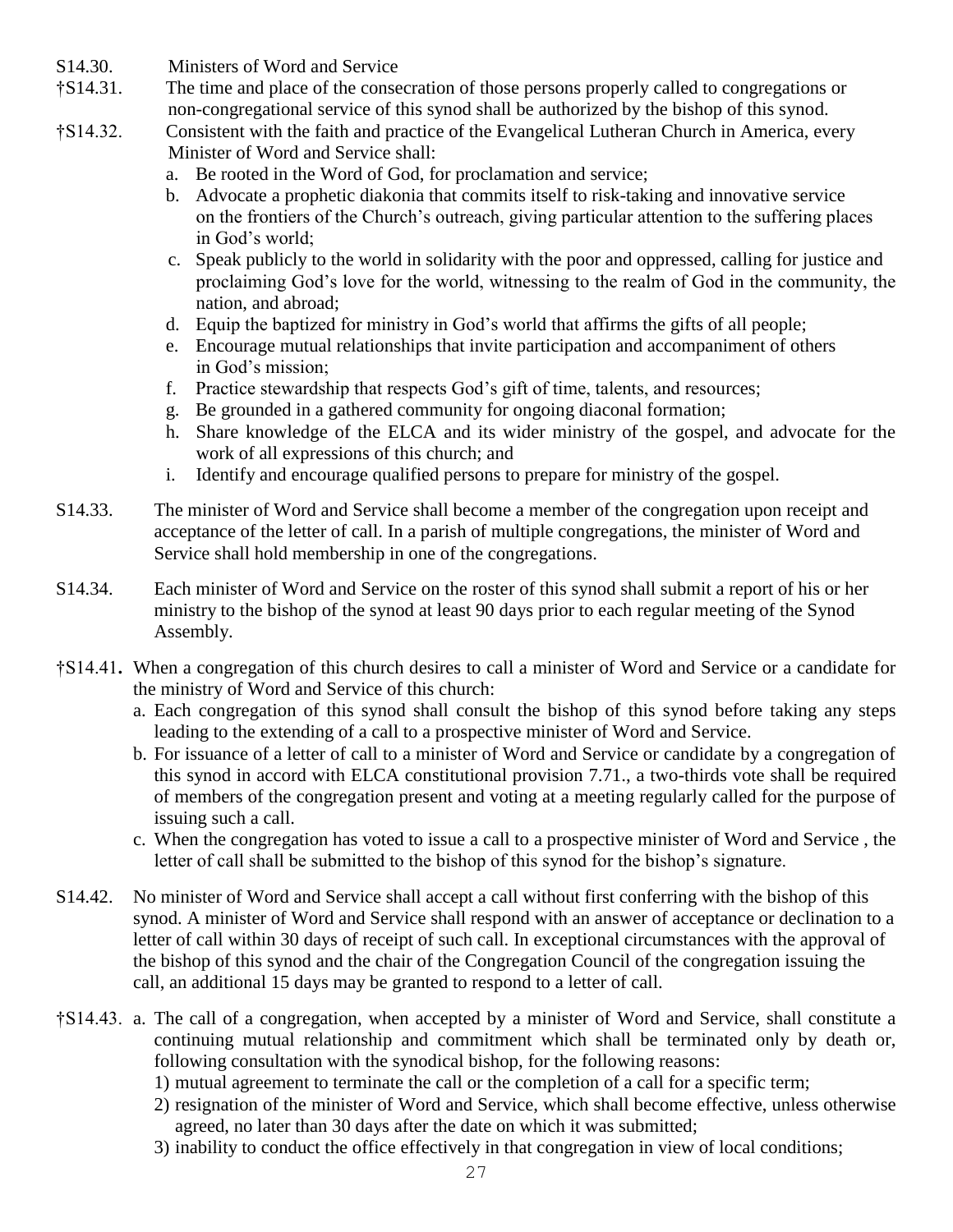- 4) physical disability or mental incapacity of the minister of Word and Service;
- 5) suspension of the minister of Word and Service through discipline for more than three months;
- 6) resignation or removal of the minister of Word and Service from the roster of ministers of Word and Service of this church;
- 7) termination of the relationship between this church and the congregation;
- 8) dissolution of the congregation or the termination of a parish arrangement; or
- 9) suspension of the congregation through discipline for more than six months.
- b. When allegations of physical disability or mental incapacity of the minister of Word and Service under paragraph a.4) above, or ineffective conduct of the ministry of Word and Service under paragraph a.3) above, have come to the attention of the bishop of this synod,
	- 1) the bishop in his or her sole discretion may investigate such conditions personally together with a committee of two rostered ministers and one layperson, or
	- 2) when such allegations have been brought to the synod's attention by an official recital of allegations by the Congregation Council or by a petition signed by at least one-third of the voting members of the congregation, the bishop personally shall investigate such conditions together with a committee of two rostered ministers and one layperson.
- c. In case of alleged physical disability or mental incapacity under paragraph a.4) above, the bishop's committee shall obtain and document competent medical opinion concerning the minister of Word and Service's condition. When a disability or incapacity is evident to the committee, the bishop of this synod may declare the position vacant and the minister of Word and Service shall be listed on the roster of ministers of Word and Service as disabled. Upon removal of the disability and restoration of the minister of Word and Service to health, the bishop shall take steps to enable the minister of Word and Service to resume the ministry, either in the congregation last served or in another appropriate call.
- d. In the case of alleged local difficulties that imperil the effective functioning of the congregation under paragraph a.3) above, the bishop's committee shall endeavor to hear from all concerned persons, after which the bishop together with the committee shall present their recommendations first to the minister of Word and Service and then to the congregation. The recommendations of the bishop's committee address whether the minister of Word and Service's call should come to an end and, if so, may suggest appropriate severance arrangements. The committee may also propose other actions that should be undertaken by the congregation and by the minister of Word and Service, if appropriate. If the minister of Word and Service and congregation agree to carry out such recommendations, no further action need be taken by the synod.
- e. If either party fails to assent to the recommendations of the bishop's committee concerning the minister of Word and Service's call, the congregation may dismiss the minister of Word and Service only at a legally called meeting after consultation with the bishop, either (a) by a twothirds vote of the voting members present and voting where the bishop and the committee did not recommend termination of the call, or (b) by a majority vote of the voting members present and voting where the bishop and the committee recommended termination of the call.
- f. If, in the course of proceedings described in paragraph c. or paragraph d. above, the bishop's committee concludes that there may be grounds for disciplinary action, the committee shall make recommendations concerning disciplinary action in accordance with the provisions of this church's constitution, bylaws, and continuing resolutions.
- †S14.44. Ministers of Word and Service shall respect the integrity of the ministry of congregations which they do not serve and shall not exercise ministerial functions therein unless invited to do so by the Congregation Council.
- †S14.45. The minister of Word and Service shall make satisfactory settlement of all financial obligations to a former congregation before:

a. installation in another call, or

b. approval of a request for change in roster status.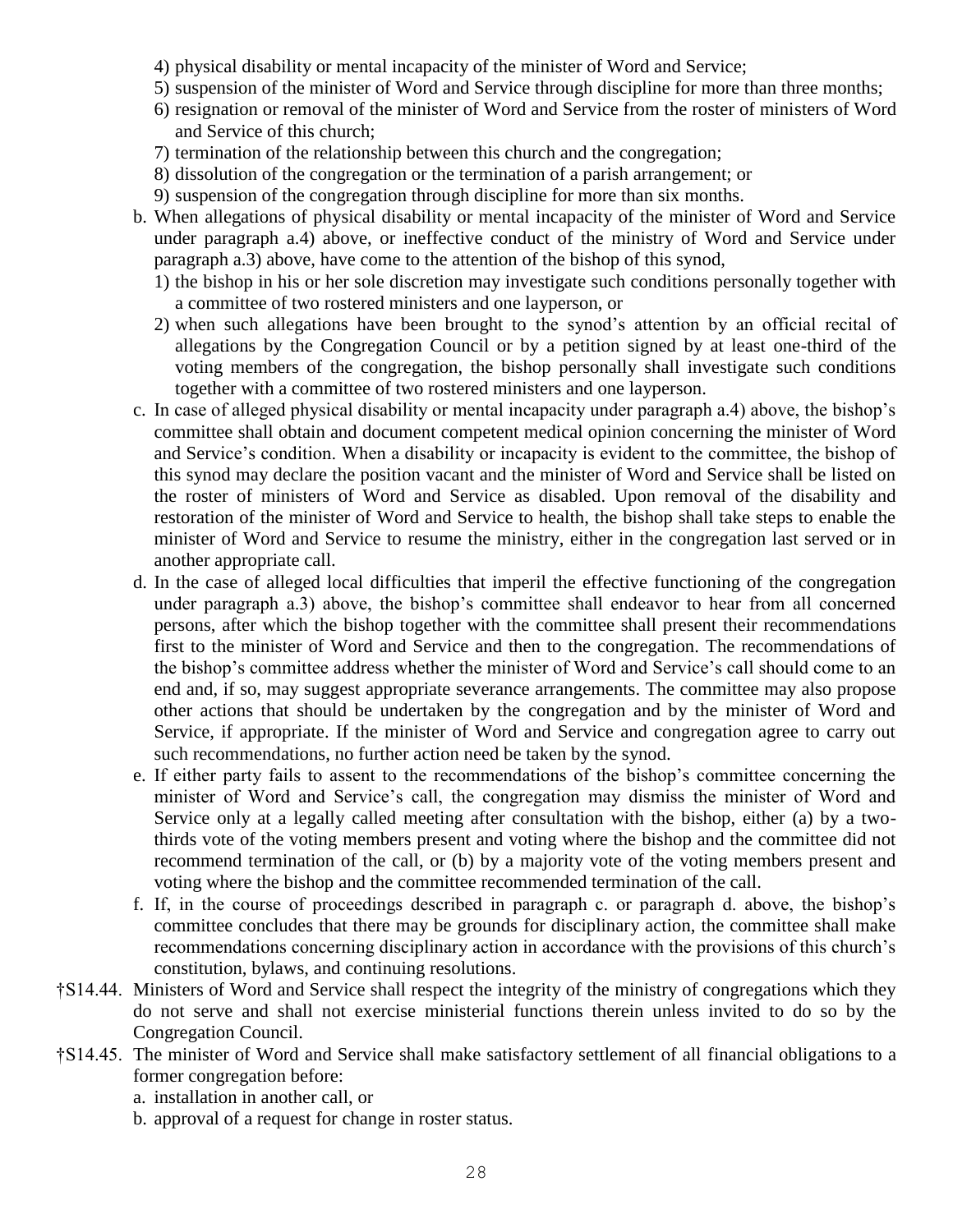- †S14.46. With the approval of the synodical bishop expressed in writing, which sets forth a clear statement of the purpose to be served by such a departure from the normal rule of permanency of the call as expressed in †S14.43., a congregation may call a minister of Word and Service for a specific term. Details of such calls shall be in writing setting forth the purpose and conditions involved. Prior to the completion of a term, the bishop of this synod or a representative of the bishop shall meet with the minister of Word and Service and representatives of the congregation for a review of the call. Such call may also be terminated before its expiration in accordance with the provisions of †S14.43.
- S14.47. All ministers of Word and Service under a call shall attend meetings of the Synod Assembly, and the ministers of Word and Service of congregations shall also attend the meetings of the conference, cluster, coalition, or other area subdivision to which the congregation belongs.

## **Chapter 15. FINANCIAL MATTERS**

- †S15.01. This fiscal year of this synod shall be February 1 through January 31.
- †S15.11. Since the congregations, synods, and churchwide organization are interdependent units that share responsibility in God's mission, all share in the responsibility to develop, implement, and strengthen the financial support program of the whole church. The gifts and offerings of the members of the Evangelical Lutheran Church in America are given to support all parts of this church and thus partnership in this church should be evidenced in determining each part=s share of the gifts and offerings. Therefore:
	- a. The mission of this church beyond the congregation is to be supported by such a proportionate share of each congregation's annual budget as each congregation determines. This synod shall develop guidelines for determining "proportionate share," and shall consult with congregational leaders to assist each congregation in making its determination.
	- b. This synod shall receive the proportionate share of the mission support from its congregations, and shall transmit that percentage or amount of each congregation's mission support as determined in consultation with the churchwide organization and approved by the Synod Assembly as part of its budget consideration.
	- c. Should the Synod Assembly not approve the proportionate share of mission support determined in consultation with the churchwide organization, a new consultation with the churchwide organization shall take place. The Synod Council is authorized to amend the budget adopted by the Synod Assembly to reflect the results of this consultation.
- †S15.12. The annual budget of this synod shall reflect the entire range of its own activities and its commitment to partnership funding with other synods and the churchwide organization.
- S15.13. On the basis of estimated income, the Synod Council shall authorize expenditures within the budget for the fiscal year. Expenditure authorizations shall be subject to revision, in light of changing conditions, by the Synod Council.
- S15.14. Except when such procedure would jeopardize current operations, a reserve amounting to no more than 16% of the sum of the amounts scheduled in the next year=s budget for regular distribution to synodical causes shall be carried forward annually for disbursement in the following year in the interest of making possible amore even flow of income to such causes. The exact number of dollars to be held in reserve shall be determined by the Synod Council.
- S15.21. No fund raising appeals to congregations or conferences of this synod shall be conducted by congregations or organizations which are related to or affiliated with this synod, or already receiving funds from this synod or the ELCA, without the consent of the Synod Assembly or the Synod Council.
- †S15.31. This synod shall arrange to have an annual audit of its financial records conducted by a certified public accountant firm recommended by the synod Audit Committee and approved by the Synod Council. The audited annual financial report shall be submitted by this synod to the churchwide Office of the Treasurer and to the congregations of this synod. The financial reports shall be in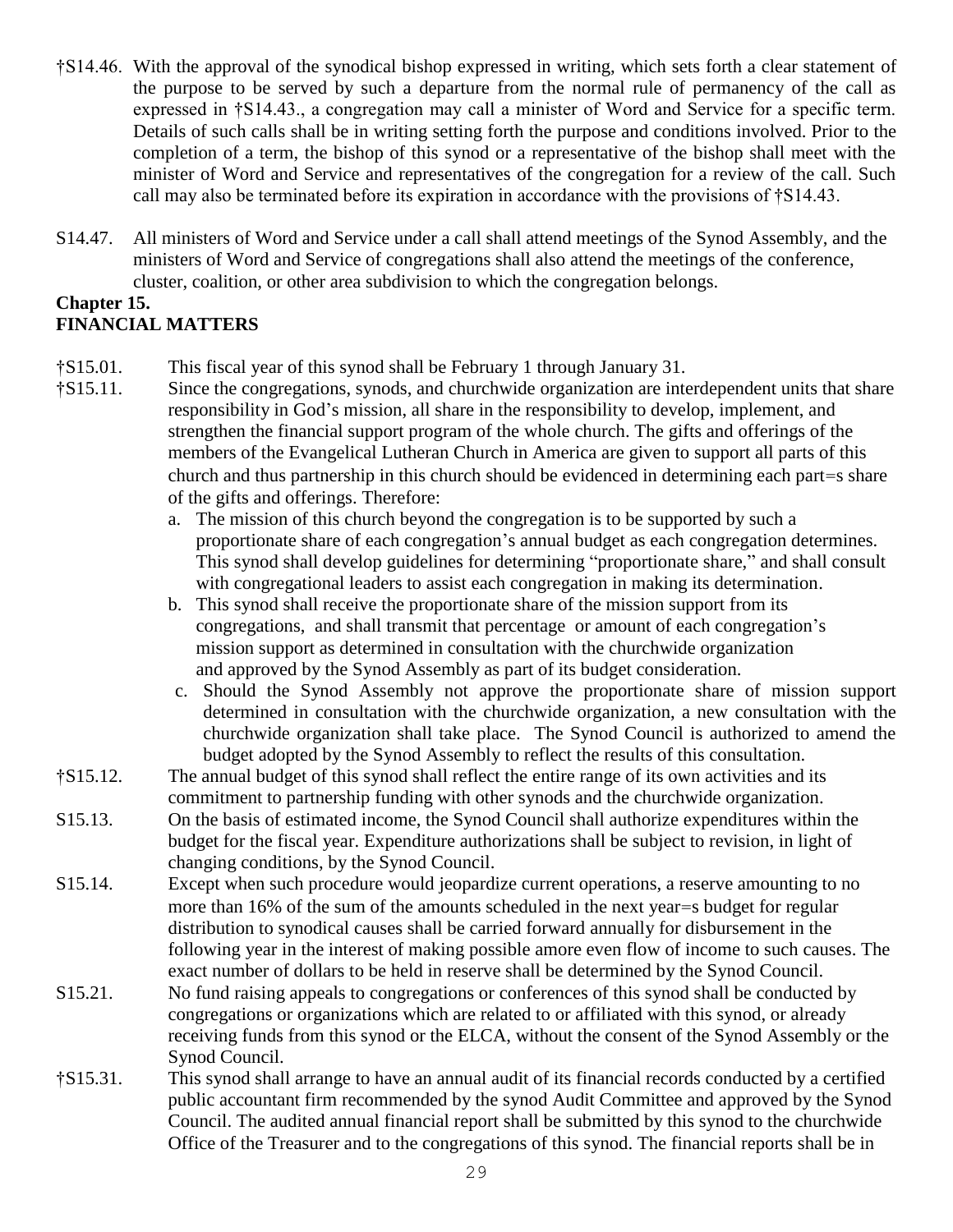the format approved from time to time by the Office of the Treasurer.

†S15.32. This synod shall maintain adequate, continuous insurance coverage in accordance with standards recommended by the churchwide organization. Insurance programs offered or endorsed by the churchwide organization shall be deemed to fulfill this obligation.

## **Chapter 16. INDEMNIFICATION**

- †S16.01. Subject to the limitations and duties imposed by law, each person who is or was made or threatened to be made a party to any proceeding by reason of the present or former capacity of that person as a Synod Council member, officer, employee, or committee member of this synod shall be indemnified against all costs and expenses incurred by that person in connection with the proceeding. Indemnification of any person by reason of that person's capacity as a director, officer, employee, or committee member of any other organization, regardless of its form or relationship to this synod, is subject to the provisions of section †S16. 02.
	- a. The term "proceeding" means a threatened, pending, or completed lawsuit, whether civil or criminal, an administrative or investigative matter, arbitration, mediation, alternative dispute resolution, or any other similar legal or governmental action. Except as otherwise required by law, the term "proceeding" does not include (a) any action by this synod against the individual seeking indemnification, or (b) subject to †16.04., a disciplinary hearing or related process described in Chapter 20 of the *Constitution, Bylaws, and Continuing Resolutions of the Evangelical Lutheran Church in America*.
	- b. The term "indemnification" includes reimbursement and advances of costs and expenses for judgments, penalties, fines, settlements, excise taxes, reasonable attorneys' fees, disbursements, and similar required expenditures.
- †S16. 02. Whenever a person who, while a Synod Council member, officer, committee member, or employee of this synod, is or was serving at the request of this synod as (or whose duties in that position involve or involved service in the capacity of) a director, officer, partner, trustee, employee, or agent of another organization, is or was made or threatened to be made a party to a proceeding by reason of such capacity, then such person shall be entitled to indemnification only if (a) the Synod Council has established a process for determining whether a person serving in the capacity described in this section shall be entitled to indemnification in any specific case, and (b) that process has been applied in making a specific determination that such person is entitled to indemnification.
- †S16. 03. This synod may purchase and maintain insurance on behalf of itself or any person entitled to indemnification pursuant to this chapter against any liability asserted against and incurred by this synod or by such other person in or arising from a capacity described in section †S16. 01. or section †S16. 02.
- †S16.04. When written charges against a rostered minister of this church are made in disciplinary proceedings under Chapter 20 of the *Constitution, Bylaws and Continuing Resolutions of the Evangelical Lutheran Church in America* by the synodical bishop or when written charges against a congregation are made in disciplinary proceedings by the Synod Council or the synodical bishop, and the discipline hearing committee determines that no discipline shall be imposed, then if such determination is not reversed or set aside on appeal, indemnification shall be made by the synod to the accused for reasonable attorney's fees and other reasonable expenses related to the defense of the charges. The determination of the reasonableness of such fees and expenses shall be decided by the Synod Council.

**Chapter 17. ADJUDICATION**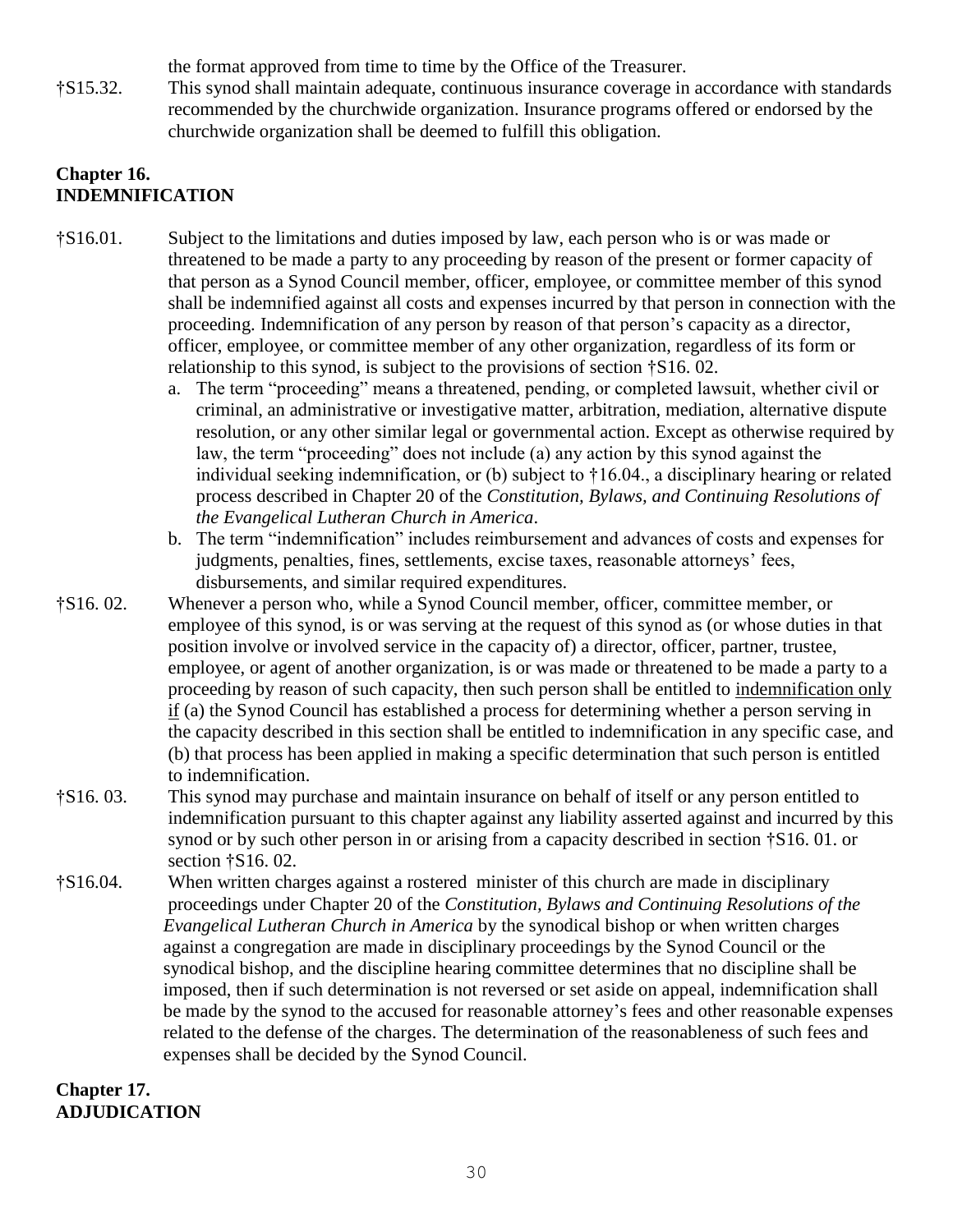- †S17.01. The synodical bishop and the Executive Committee of the Synod Council shall be available to give counsel when disputes arise within this synod.
- †S17.02. The synodical bishop and the Executive Committee of the Synod Council shall receive expressions of concern from rostered ministers of this church, congregations, and organizations within this synod; provide a forum in which the parties concerned can seek to work our matters causing distress or conflict; and make appropriate recommendations for their resolution. When the matter at issue cannot be resolved in this manner, the prescribed procedures for investigation, decision, appeal, and adjudication shall be followed. Allegations or charges that could lead to the discipline of a rostered minister of this church shall not be addressed by the Executive Committee but shall be resolved through the disciplinary process set forth in the Constitution, Bylaws and Continuing Resolutions of the Evangelical Lutheran Church in America.
- †S17.03. When there is disagreement among units of this synod on a substantive issue that cannot be resolved by the parties, the aggrieved party or parties may appeal to the synodical bishop and the Executive Committee of the Synod Council for a consultation. If this consultation fails to resolve the issue, a petition may be addressed by the parties to the Synod Council requesting it to arbitrate the issue. The decision of the Synod Council shall be final.
- †S17.04. When a component or beneficiary of a synod has a disagreement on a substantive issue that it cannot resolve, it may address an appeal to the synodical bishop and the Executive Committee of the Synod Council. In this case the decision of the Executive Committee shall prevail, except that upon the motion of a member of the Synod Council, the decision shall be referred to the Synod Council for final action.

## †S17.10. **Adjudication in a Congregation**

†S17.11. When there is disagreement among factions within a congregation on a substantive issue that cannot be resolved by the parties, members of a congregation shall have access to the synodical bishop for consultation after informing the chair of the Congregation Council of their intent. If the consultation fails to resolve the issue(s), the Consultation Committee of this synod shall consider the matter. If the Consultation Committee of this synod shall fail to resolve the issue(s), the matter shall be referred to the Synod Council, whose decision shall be final.

## **Chapter 18. AMENDMENTS, BYLAWS AND CONTINUING RESOLUTIONS**

## †S18.10. **Amendments to Constitution**

- †S18.11. Certain sections of this constitution incorporate and record therein required provisions of the constitution and bylaws of this church. If such provisions are amended by the Churchwide Assembly, corresponding amendments shall be introduced at once into this constitution by the secretary of this synod upon receipt of formal certification thereof from the secretary of Evangelical Lutheran Church in America.
- †S18.12. Whenever the secretary of the Evangelical Lutheran Church in America officially informs this synod that the Churchwide Assembly has amended the Constitution for Synods, this constitution may be amended to reflect any such amendment by a majority vote at any subsequent meeting of the Synod Assembly without presentation at a prior Synod Assembly. An amendment that is identical to a provision of the Constitution for Synods shall be deemed to have been ratified upon its adoption by this synod. The Church Council, through the secretary of this church, shall be given prompt notification of its adoption.
- †S18.13. Other amendments to this constitution may be adopted by this synod through either of the following procedures:
	- a) An amendment may be adopted by a two-thirds vote at a regular meeting of the Synod Assembly after having been presented in writing at the previous regular meeting of the Synod Assembly over the signatures of at least twenty-five (25) members and been approved by a two-thirds vote of the voting members present and voting at such a regular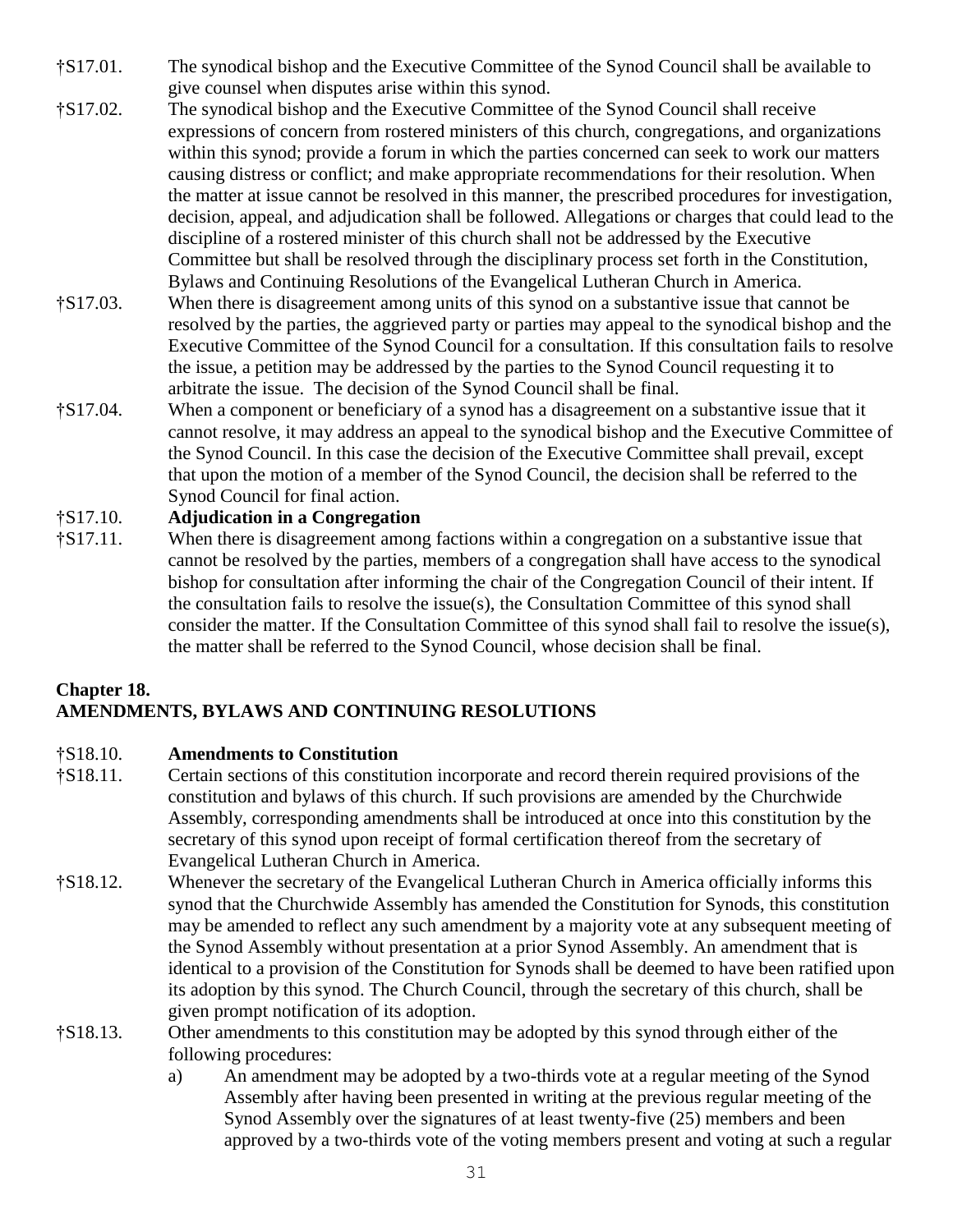meeting of the Synod Assembly.

b) The Synod Council may propose an amendment, with notice to be sent to the congregations of this synod at least six months prior to the next regular meeting of the Synod Assembly. Such an amendment shall require for adoption a two-thirds vote of the voting members present and voting at such a regular meeting of the Synod Assembly.

All such amendments shall become effective upon ratification by the Churchwide Assembly or by the Church Council.

S18.14. Initial provisions relating to the administrative functions of this synod shall be set forth in the continuing resolutions adopted by the constituting convention. Subsequently, continuing resolutions may be adopted or amended by a majority vote of the Synod Assembly or by a twothirds vote of the Synod Council.

#### †S18.20. **Amendments to Bylaws**

†S18.21. This synod may adopt bylaws not in conflict with this constitution nor with the constitution and bylaws of the churchwide organization. This synod may amend its bylaws at any meeting of the Synod Assembly by a two-thirds vote of voting members of the assembly present and voting. Newly adopted bylaws and amendments to existing bylaws shall be reported to the secretary of this church.

## †S18.30. **Amendments to Continuing Resolutions**

†S18.31. This synod may adopt continuing resolutions not in conflict with this constitution or its bylaws or the constitution, bylaws, and continuing resolutions of the churchwide organization. Such continuing resolutions may be adopted or amended by a majority vote of the Synod Assembly or by a two-thirds vote of the Synod Council. Newly adopted continuing resolutions and amendments to existing continuing resolutions shall be reported to the secretary of this church.

# **Chapter 19. CODIFICATION EXPLANATION**

- 19.01. The provisions of the Constitution, the Bylaws, and the Continuing Resolutions which pertain to the same matter have been placed together. This arrangement requires that the three types of material be identified by means other than physical separation. The three types of provisions are identified by a numerical codification indicating general subject, constitutional provisions, bylaw provisions, and continuing resolutions.
- 19.02. Major sections are designated as chapters. The chapters are numbered 1 through 18. The chapter designation becomes the first number in the codification sequence and is followed by a period.
- 19.03. General subjects are normally titled and designated by a number ending in zero. When the subjects that are bylaw provisions only are titled, the same principles would apply within the third number sequence.
- 19.04. Constitutional provisions are codified with two sets of numbers. The chapter number and a twodigit number preceding the second period in the codification.
- 19.05. Bylaws provisions are codified with three sets of numbers, the chapter number, the related constitutional provision number, and a two-digit number.
- 19.06. Continuing resolutions are also codified with three sets of numbers except that the third set is preceded by a capital letter. Thus a continuing resolution might be numbered 11. to designate the chapter; 11.01. to designate the subject matter within the chapter; and the third set might be numbered A87 in the codification 11.01.A87 to indicate by the "A" that it is the first continuing resolution regarding the subject and by the "87" that it was adopted in 1987.
- 19.07. When many related provisions are parts of a unit that are considered inseparable they are normally lettered "a," "b," "c," etc. When related provisions are part of a unit but considered separable, such as a list of duties, they are normally numbered in sequence. If the related provisions cannot be clearly judged to be separable or inseparable, preference will be given to a